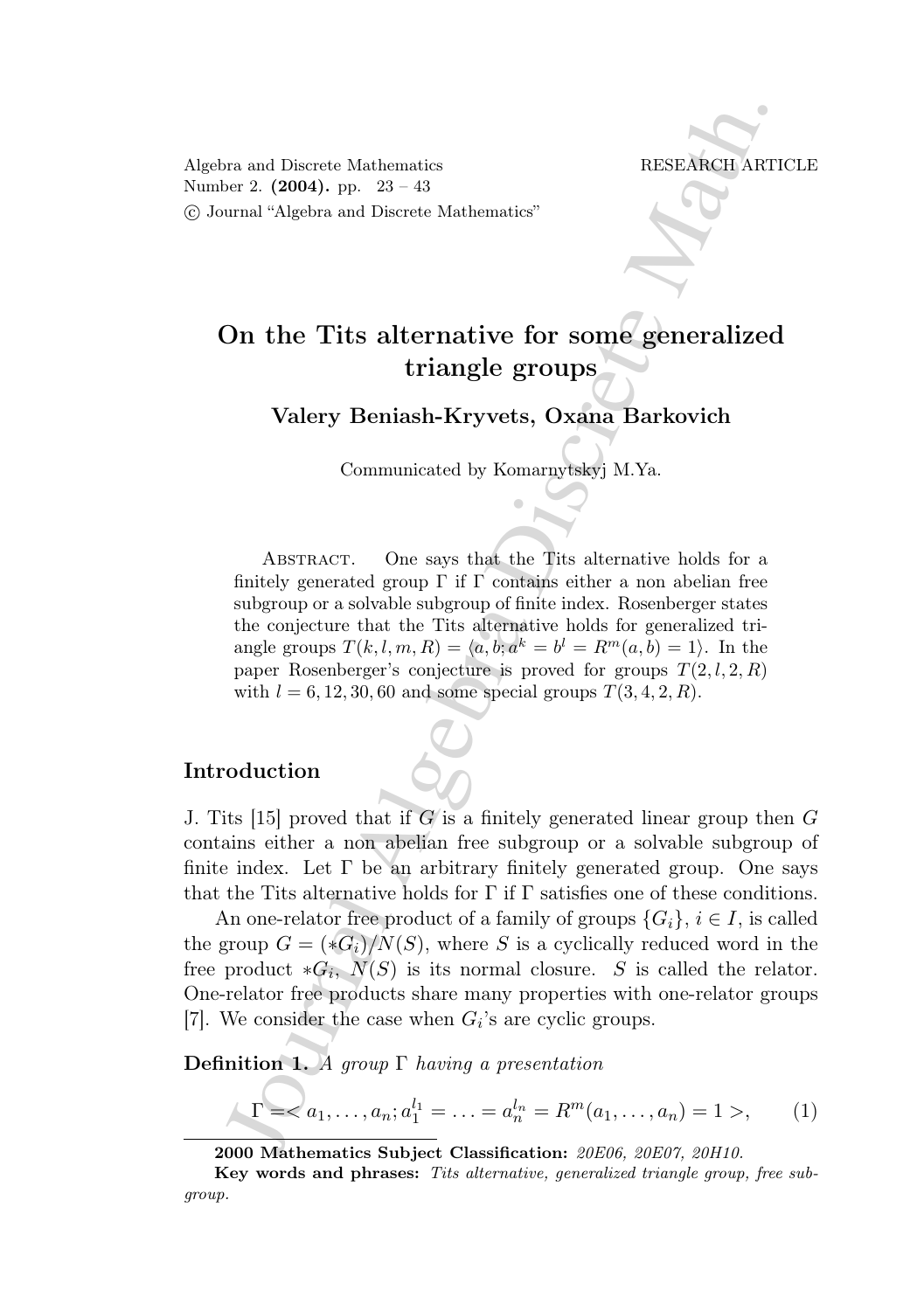where  $n \geq 2$ ,  $m \geq 1$ ,  $l_i = 0$  or  $l_i \geq 2$  for all i,  $R(a_1, \ldots, a_n)$  is a cyclically reduced word in the free group on  $a_1, \ldots, a_n$  which is not a proper power, is called an one-relator product of n cyclic groups.

One relator products of cyclic groups provide a natural algebraic generalization of Fuchsian groups which are one relator products of cyclics relative to the standard Poincare presentation (see [6])

$$
F = \langle a_1, \dots, a_p, b_1, \dots, b_t, c_1, d_1, \dots, c_g, d_g;
$$
  

$$
a_i^{m_i} = a_1 \dots a_p b_1 \dots b_t [c_1, d_1] \dots [c_g, d_g] = 1 \rangle.
$$

If  $n = 2$  and  $m \geq 2$  then we have so-called *generalized triangle groups* 

$$
T(k, l, m, R) = \langle a, b; a^k = b^l = R^m(a, b) = 1 \rangle.
$$

If  $R(a, b) = ab$  then we obtain an ordinary triangle group.

Let  $\Gamma$  be a group of the form (1) and  $m \geq 2$ . If either  $n \geq 4$  or  $n = 3$ and  $(l_1, l_2, l_3) \neq (2, 2, 2)$  then  $\Gamma$  contains a free subgroup of rank 2 [5]. If  $n = 3$  and  $(l_1, l_2, l_3) = (2, 2, 2)$  then  $\Gamma$  either contains a free subgroup of rank 2 or a free abelian subgroup of rank 2 and index 2.

The case when  $\Gamma$  is a generalized triangle group is much more difficult. Rosenberger stated the following conjecture.

Conjecture 1 ([13]). The Tits alternative holds for generalized triangle groups.

On This Tiris Altristics.<br>
The  $\geq 1$ ,  $l_i = 0$  or  $l_i \geq 2$  for all  $i$ ,  $R(a_1, ..., a_n)$  is a cyclically<br>  $m \geq 1$ ,  $l_i = 0$  or  $l_i$ ,  $m_i$  which is not a proper power,<br>  $m \geq$ riator product of n cyclic groups provide a natura Fine, Levin, and Rosenberger proved this conjecture in the following cases: 1)  $l = 0$  or  $k = 0$ ; 2)  $m \geq 3$  [5]. Now suppose that  $k, l, m \geq 2$ . Let  $s(\Gamma) = 1/k + 1/l + 1/m$ . If  $s(\Gamma) < 1$  then Baumslag, Morgan and Shalen [1] proved that the group  $\Gamma$  contains a non abelian free subgroup. Using some new methods, Howie [8] proved Conjecture 1 in the case  $s(\Gamma) = 1$  and up to equivalence  $R \neq ab$ . If  $s(\Gamma) = 1$  and  $R = ab$  then  $\Gamma$ is an ordinary triangle group. The classical result says that  $\Gamma$  contains  $\mathbb Z$ as a subgroup of finite index.

Now consider groups of the form

$$
\Gamma = T(2, l, 2, R) = \langle a, b; a^2 = b^l = R^2(a, b) = 1 \rangle,
$$
 (2)

where  $l > 2$ ,  $R = ab^{v_1} \dots ab^{v_s}$ ,  $0 < v_i < l$ . In the following cases Conjecture 1 holds for Γ: 1)  $s \leq 4$  [13], [9]; 2)  $l > 5$  and  $l \neq 6, 10, 12, 15, 20, 30, 60$ [2], [3]. In this paper we prove two theorems.

**Theorem 1.** Let  $\overline{\Gamma}$  be a group of the form (2) with  $s \geq 5$  and  $l \in$  $\{6, 12, 30, 60\}$ . Then  $\Gamma$  contains a free subgroup of rank 2.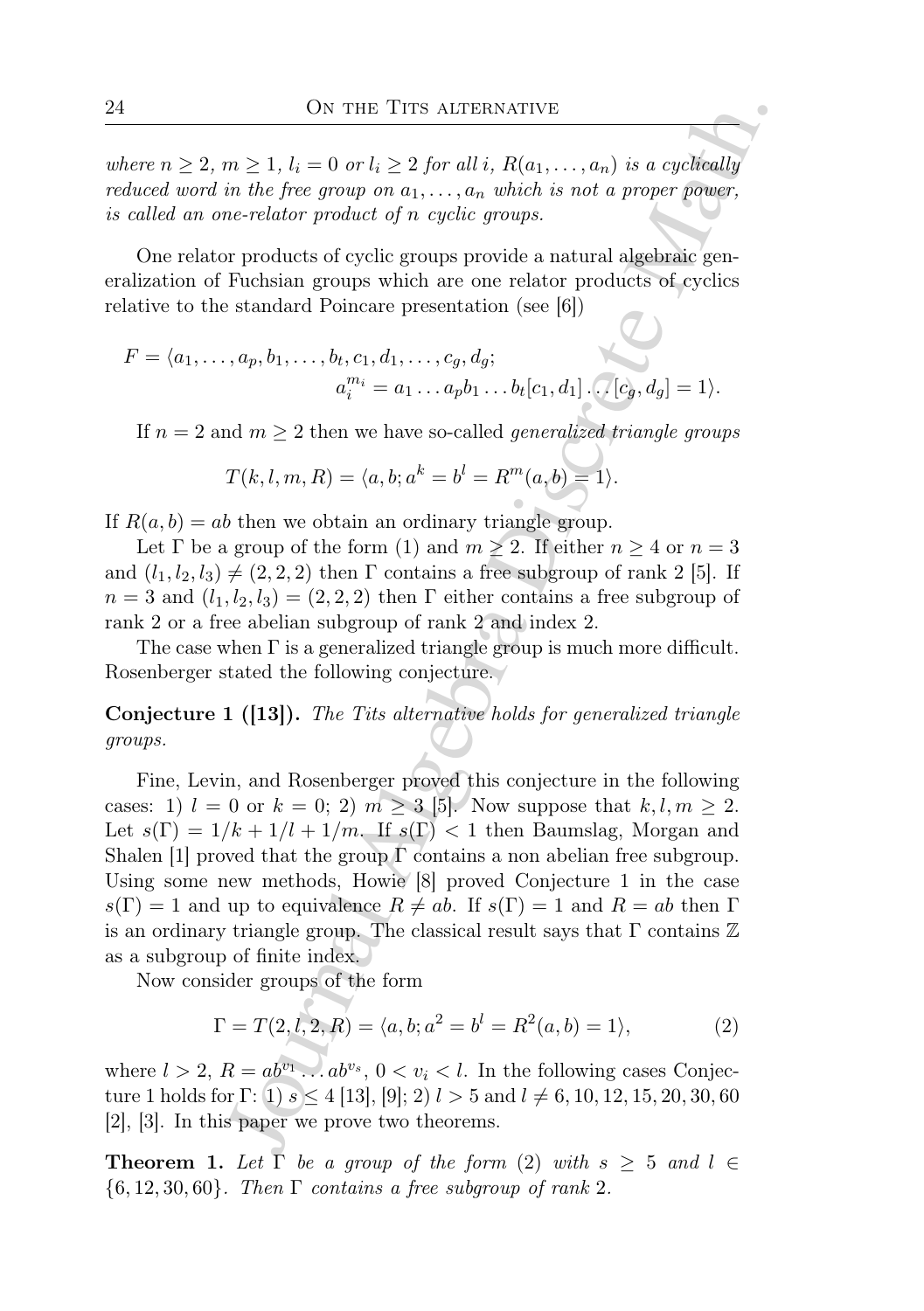**Theorem 2.** Let  $\Gamma = \langle a, b; a^3 = b^4 = R^2(a, b) = 1 \rangle$ , where  $R =$  $a^{u_1}b^{v_1} \ldots a^{u_s}b^{v_s}$  with  $0 \lt u_i \lt 3$  and  $0 \lt v_i \lt 4$ . In the following cases  $\Gamma$  contains a non-abelian free subgroup: i)  $V = \sum_{i=1}^{s} v_i$  is even; ii) s is even.

Thus, Conjecture 1 is still open for groups  $T(2, l, 2, R)$  with  $l =$ 3, 4, 5, 10, 15, 20 and groups  $T(3, l, 2, R)$  with  $l = 3, 4, 5$ .

### 1. Some auxiliary results

In this section we prove several auxiliary results used in the proofs of theorems 1 and 2. Throughout we shall denote the ring of algebraic integers in  $\mathbb C$  by  $\mathcal O$ , the group of units in  $\mathcal O$  by  $\mathcal O^*$ , the free group of a rank 2 with generators g and h by  $F_2 = \langle g, h \rangle$ , the greatest common divisor of integers a and b by  $(a, b)$ . the image of a matrix  $A \in SL_2(\mathbb{C})$  in  $PSL_2(\mathbb{C})$  by [A], the trace of a matrix A by tr A, the identity matrix in  $SL_2(\mathbb{C})$  by E. The following lemma characterizes elements of finite order in  $PSL_2(\mathbb{C})$ .

**Lemma 1.** Let  $2 \le m \in \mathbb{Z}$  and  $\pm E \ne X \in SL_2(\mathbb{C})$ . Then  $[X]^m = 1$  in  $PSL_2(\mathbb{C})$  if and only if  $\text{tr } X = 2 \cos \frac{r\pi}{m}$  for some  $r \in \{1, \ldots, m-1\}.$ 

The proof easily follows from the fact that  $\varepsilon, \varepsilon^{-1}$ , where  $\varepsilon$  is a root of unity of degree  $m$ , are the eigenvalues of the matrix  $X$ .

V. BENASH-KRYVETS, O. BARKOVICH<br>
orem 2. Let  $\Gamma = \langle a, b, a^3 = b^4 = R^2(a, b) = 1 \rangle$ , where  $\overline{I}$ ,  $...a^{n_k}b^{n_k}$  and  $0 < u_i < 3$  and  $0 < v_i < 4$ . In the following  $\overline{S}$ . The contains a non-abelian free subgroup:  $i)$   $V = \sum_{i=1}$ We shall use standard facts from geometric representation theory (see [4, 10]). Here we recall some notations. Let  $F_n = \langle g_1, \ldots, g_n \rangle$  be a free group,  $R(F_n) = SL_2(\mathbb{C})^n$  be a representation variety of  $F_n$  in  $SL_2(\mathbb{C})$ The group  $GL_2(\mathbb{C})$  acts naturally on  $R(F_n)$  (by simultaneous conjugation of components) and its orbits are in one-to-one correspondence with the equivalence classes of representations of  $F_n$ . Under this action orbits of  $GL_2(\mathbb{C})$  are not necessarily closed and so the variety of orbits (the geometric quotient) is not an algebraic variety. However one can consider the categorical quotient  $R(F_n)/GL_2(\mathbb{C})$  (see [12]), which we shall denote by  $X(F_n)$  and call the variety of characters. By construction, its points parametrize closed  $GL_2(\mathbb{C})$ -orbits. It is well known that an orbit of a representation is closed iff the corresponding representation is fully reducible and so the points of the variety  $X(F_n)$  are in one-to-one correspondence with the equivalence classes of fully reducible representations of  $\Gamma$  in  $SL_2(\mathbb{C})$ .

For an arbitrary element  $g \in F_n$  one can consider the regular function

$$
\tau_g: R(F_n) \to \mathbb{C}, \qquad \tau_g(\rho) = \text{tr}\,\rho(g).
$$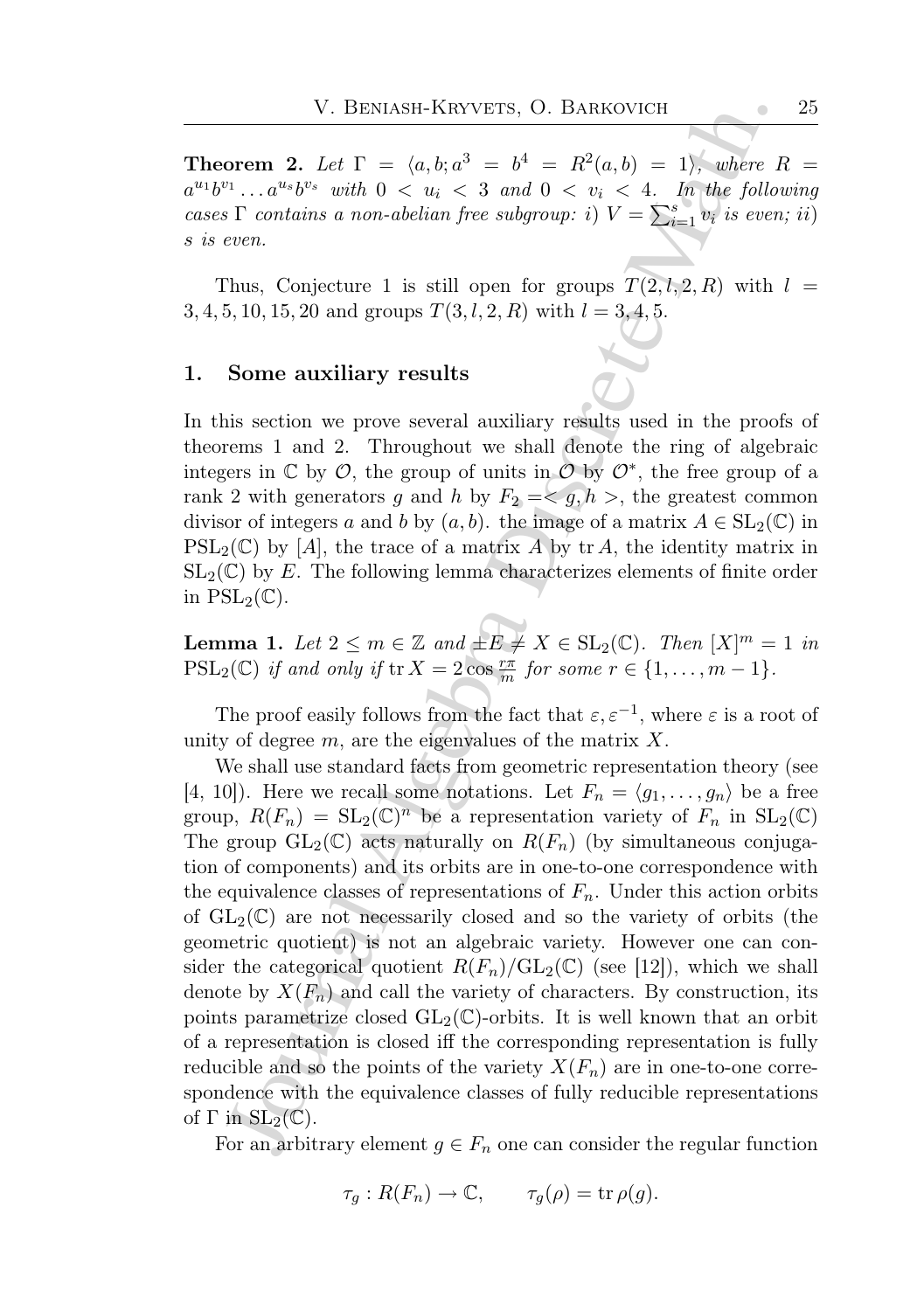ON THE TITS ALTERINATIVE<br>
called a Pricke character of the element g. It is known that<br>  $T(F_n)$  generated by all functions  $\tau_n$  g  $\in F_n$ , is equal to<br>  $T(F_n)$  generated by Fricke characters  $\tau_n = x_i$ ,  $\tau_{n0j} = y_{ij}$ ,<br>
where Usually,  $\tau_q$  is called a Fricke character of the element g. It is known that the C-algebra  $T(F_n)$  generated by all functions  $\tau_q$ ,  $g \in F_n$ , is equal to  $\mathbb{C}[X(F_n)] = \mathbb{C}[R(F_n)]^{\text{GL}_2(\mathbb{C})}$ . Combining results of [4, 14] it is easy to see that  $T(F_n)$  is generated by Fricke characters  $\tau_{g_i} = x_i$ ,  $\tau_{g_ig_j} = y_{ij}$ ,  $\tau_{g_ig_jg_k} = z_{ijk}$ , where  $1 \leq i < j < k \leq n$ . Consider a morphism  $\pi$ :  $R(F_n) \to \mathbb{A}^t$  defined by

$$
\pi(\rho) = (x_1(\rho), \dots, x_n(\rho), y_{12}(\rho), \dots, y_{n-1,n}(\rho), \dots, z_{n-2,n-1,n}(\rho)), \quad (3)
$$

where  $t = n + n(n-1)/2 + n(n-1)(n-2)/6$ . The image  $\pi(R(F_n))$  is closed in  $\mathbb{A}^t$  [4]. Since  $X(F_n)$  and  $\pi(R(F_n))$  are biregularly isomorphic, we shall identify  $X(F_n)$  and  $\pi(R(F_n))$ . Obviously, dim  $R(F_n) = 3n$ ,  $\dim X(F_n) = 3n - 3$ . Set

$$
R^{s}(F_n) = \{ \rho \in R(F_n) \mid \rho \text{ is irreducible} \}, \qquad X^{s}(F_n) = \pi(R^{s}(F_n)).
$$

 $R^{s}(F_n)$ ,  $X^{s}(F_n)$  are open in Zariski topology subsets of  $R(F_n)$ ,  $X(F_n)$ respectively [4].

Now, consider a free group  $F_2 = \langle g, h \rangle$ . The ring  $T(F_2)$  is generated by the functions  $\tau_q, \tau_h, \tau_{gh}$ .

**Lemma 2.** For all  $\alpha, \beta, \Gamma \in \mathbb{C}$  there exist matrices  $A, B \in SL_2(\mathbb{C})$  such that  $\tau_g(A, B) = \text{tr } A = \alpha$ ,  $\tau_h(A, B) = \text{tr } B = \beta$ ,  $\tau_{gh}(A, B) = \text{tr } AB = \alpha$ Γ.

This lemma can be easily proved by straightforward computations.

Lemma 2 implies that  $X(F_2) = \pi(R(F_2)) = \mathbb{A}^3$ . Moreover, the functions  $\tau_g, \tau_h, \tau_{gh}$  are algebraically independent over  $\mathbb C$  and for every  $u \in F_2$ we have

$$
\tau_u = Q_u(\tau_g, \tau_h, \tau_{gh}),
$$

where  $Q_u \in \mathbb{Z}[x, y, z]$  is a uniquely determined polynomial with integer coefficients [4]. The polynomial  $Q_u$  is usually called the Fricke polynomial of the element u.

Consider polynomials  $P_n(\lambda)$  satisfying the initial conditions  $P_{-1}(\lambda)$  = 0,  $P_0(\lambda) = 1$  and the recurrence relation

$$
P_n(\lambda) = \lambda P_{n-1}(\lambda) - P_{n-2}(\lambda).
$$

If  $n < 0$  then we set  $P_n(\lambda) = -P_{|n|-2}(\lambda)$ . The degree of the polynomial  $P_n(\lambda)$  is equal to n if  $n > 0$  and to  $|n| - 2$  if  $n < 0$ . It is easy to verify by induction on  $n$  that

$$
P_n(2\cos\varphi) = \frac{\sin(n+1)\varphi}{\sin\varphi}.\tag{4}
$$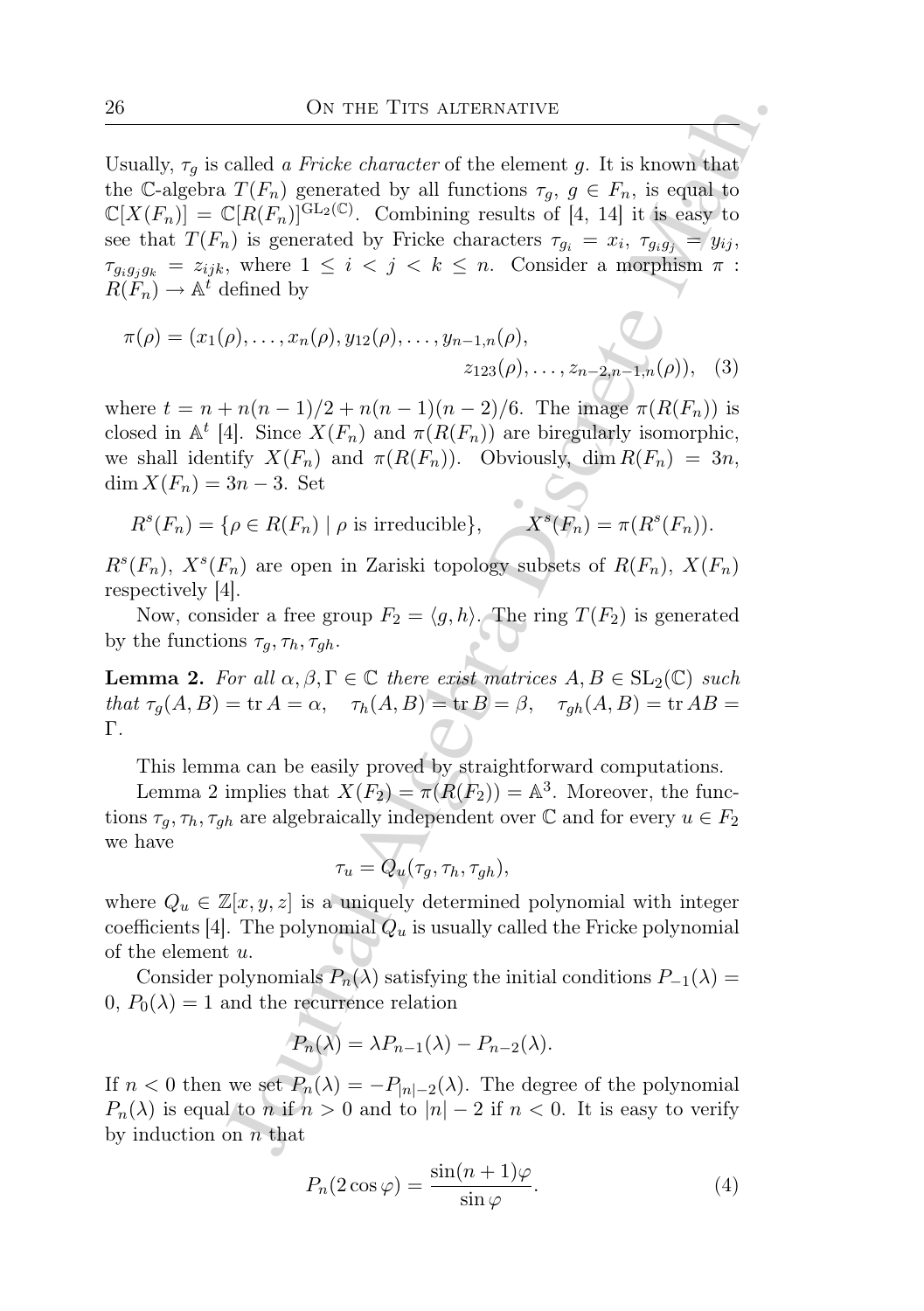It follows from (4) that the polynomial  $P_n(\lambda)$ ,  $n \geq 1$ , has n zeros described by the formula

$$
\lambda_{n,k} = 2\cos\frac{k\pi}{n+1}, \qquad k = 1, 2, \dots, n.
$$
 (5)

Moreover, it is easy to verify by induction that for  $n \geq 0$  we have

$$
P_{2n}(\lambda) = \lambda^{2n} + \dots + (-1)^n
$$
  
\n
$$
P_{2n-1}(\lambda) = \lambda(\lambda^{2n-2} + \dots + (-1)^{n-1}n).
$$
 (6)

**Lemma 3.** Let  $k, l \in \mathbb{Z}$ ,  $(k, l) = 1$  and  $l \geq 2$  is not a power of a prime. Then  $2\sin\frac{k\pi}{l} \in \mathcal{O}^*$ .

*Proof.* Let  $l = 2^t u$ , where u is odd. If  $t = 1$  then k is odd and  $2 \sin \frac{k\pi}{l} =$  $2 \cos \frac{r\pi}{u}$  with  $r = (u - k)/2 \in \mathbb{Z}$  Since  $u - 1$  is even, it follows from (6) that  $2 \cos \frac{r\pi}{u} \in \mathcal{O}^*$ .

If  $t > 1$  then k is odd and  $2\sin\frac{k\pi}{l} = 2\cos\frac{r\pi}{2^tu}$  with  $r = 2^{t-1}u - k$ .

If  $t = 0$  then  $2\sin\frac{k\pi}{l} = 2\cos\frac{r\pi}{2u}$  with  $r = u - 2k$ .

Thus, it is sufficient to prove that  $2 \cos \frac{r\pi}{2^t u} \in \mathcal{O}^*$ , where  $t \geq 1$ ,  $(r, 2<sup>t</sup>u) = 1, u > 1$  and u is not a power of a prime in the case  $t = 1$ . Let  $u = p_1^{\alpha_1} \dots p_s^{\alpha_s}$ , where  $p_i$  is a prime and  $0 < \alpha_i \in \mathbb{Z}$  for  $i = 1, 2, \dots, s$ . By (5) numbers  $\lambda_i = 2 \cos \frac{i}{2^t u} \pi, i = 1, 2, \dots, 2^t u - 1$ , are the roots of the polynomial  $P_{2^tu-1}(\lambda)$ , so that

$$
P_{2^t u - 1}(\lambda) = \prod_{i=1}^{2^t u - 1} (\lambda - \lambda_i)
$$

V. BENASH-KRYVETS, O. BARKOVICH<br>
Hows from (4) that the polynomial  $P_n(\lambda), n \ge 1$ , has n zeros<br>
ed by the formula<br>  $\lambda_{n,k} = 2 \cos \frac{k\pi}{n+1}$ ,  $k = 1, 2, ..., n$ ,<br>
eover, it is easy to verify by induction that for  $n \ge 0$  we have<br> and the constant term of  $P_{2t_{u-1}}$  is equal to  $(-1)^{2^{t-1}-1}2^{t-1}p_1^{\alpha_1}\dots p_s^{\alpha_s}$ . On the other hand, the polynomials  $P_{2p_i^{\alpha_i}-1}(\lambda)$ , i=1,2,...,s, and  $P_{2^t-1}(\lambda)$  has the roots  $2 \cos \frac{j\pi}{2p_i^{\alpha_i}}$ ,  $j = 1, 2, ..., 2p_i^{\alpha_i} - 1$ , and  $2 \cos \frac{j\pi}{2^t}$ ,  $j = 1, 2, ..., 2^t - 1$ , respectively. Hence, all these polynomials divide  $P_{2^t u-1}(\lambda)$  and any two of them have only one common root  $\lambda = 0$ . Hence,

$$
P_{2^t u - 1}(\lambda) = F(\lambda) F_1(\lambda),
$$

where

$$
F(\lambda) = \lambda^{-s} P_{2^t - 1}(\lambda) \prod_{i=1}^s P_{2p_i^{\alpha_i} - 1}(\lambda).
$$

By (5) the constant term of  $F(\lambda)$  is equal to  $(-1)^{2^{t-1}-1}2^{t-1}p_1^{\alpha_1}\ldots p_s^{\alpha_s}$ . Consequently, the constant term and the leading coefficient of  $F_1(\lambda)$  are equal to 1. Since  $2 \cos \frac{r\pi}{2^t u}$  is not a root of  $F(\lambda)$ , it is a root of  $F_1(\lambda)$  and we obtain  $2 \cos \frac{r\pi}{2^t u} \in \overline{\mathcal{O}}^*$  as required.  $\Box$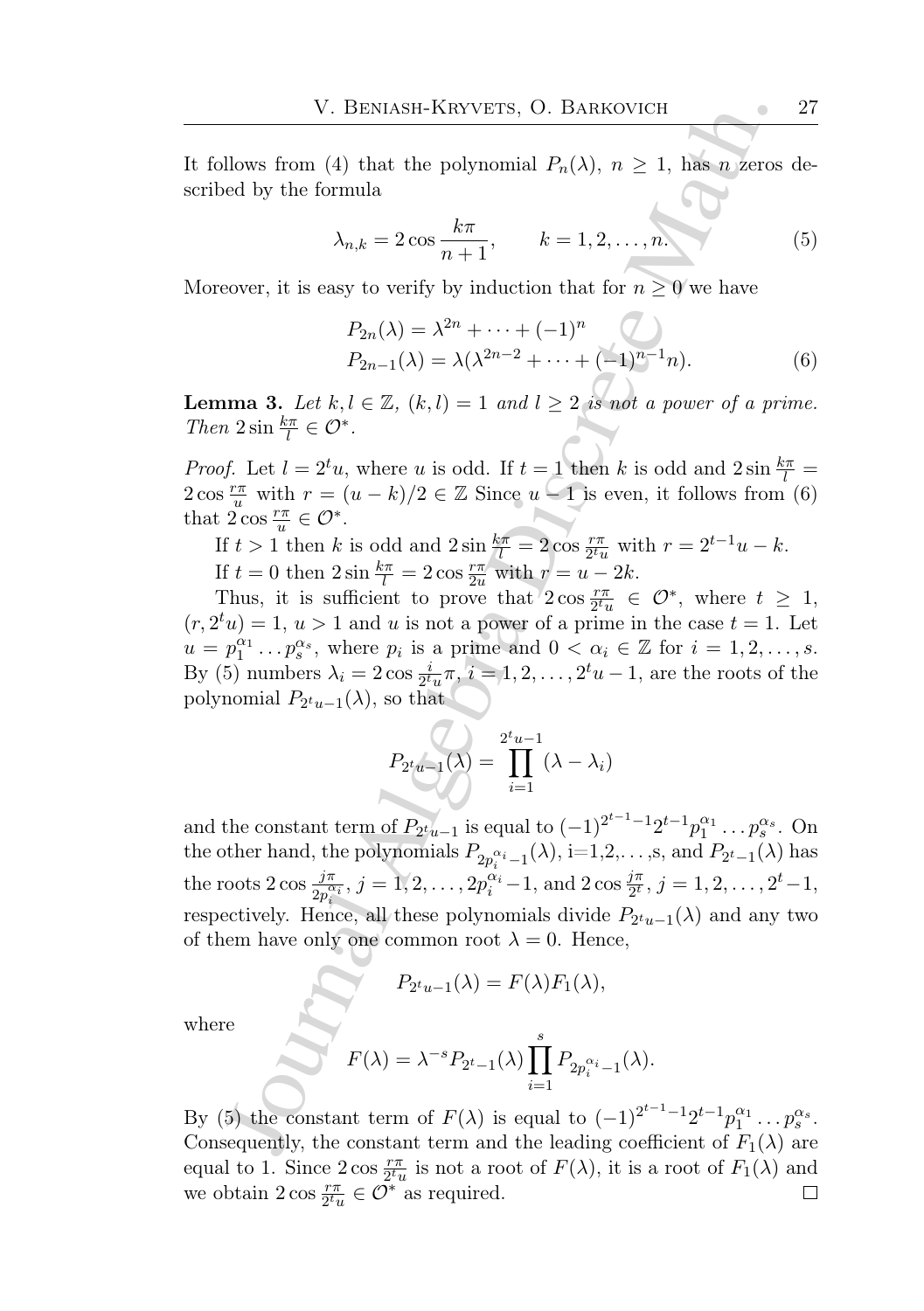Furthermore, we require the more detailed information on the Fricke polynomials. Let  $w = g^{\alpha_1} h^{\beta_1} \dots g^{\alpha_s} h^{\beta_s} \in F_2$  and let  $x = \tau_g$ ,  $y = \tau_h$ ,  $z = \tau_{gh}$ . Let us treat the Fricke polynomial  $Q_w(x, y, z)$  as a polynomial in z. Set

$$
Q_w(x, y, z) = M_n(x, y)z^n + M_{n-1}(x, y)z^{n-1} + \ldots + M_0(x, y).
$$

**Lemma 4 ([16]).** The degree of the Fricke polynomial  $Q_w(x, y, z)$  with respect to z is equal to s and its leading coefficient  $M_s(x, y)$  has the form

$$
M_s(x,y) = \prod_{i=1}^s P_{\alpha_i - 1}(x) P_{\beta_i - 1}(y).
$$
 (7)

A subgroup  $H \in \text{PSL}_2(\mathbb{C})$  is called *non-elementary* if H is infinite, irreducible and non-isomorphic to a dihedral group.

**Lemma 5 ([11]).** Let  $H \in \text{PSL}_2(\mathbb{C})$  be a non-elementary subgroup. Then H contains a non-abelian free subgroup.

**Lemma 6 (4).** Let  $A, B \in SL_2(\mathbb{C})$  and  $\text{tr } A = x$ ,  $\text{tr } B = y$ ,  $\text{tr } AB = z$ . A subgroup  $\langle A, B \rangle$  is irreducible if and only if

$$
\text{tr }ABA^{-1}B^{-1} = x^2 + y^2 + z^2 - xyz - 2 \neq 2.
$$

## 2. Proof of Theorem 1.

Let  $\Gamma$  be a group from Theorem 1, that is

$$
\Gamma = T(2, l, 2, R) = \langle a, b; a^2 = b^l = R^2(a, b) = 1 \rangle,
$$
 (8)

ON THE TITS ALTERATIVE<br>
Dec. we require the more detailed information on the Fricke<br>
Let  $w = g^{\alpha_1}h^{\beta_1} \dots g^{\alpha_r}h^{\beta_r} \in F_2$  and let  $x = \tau_g$ ,  $y = \tau_b$ ,<br>
us treat the Fricke polynomial  $Q_w(x, y, z)$  as a polynomial<br>  $z$ ) = where  $R = ab^{v_1} \dots ab^{v_s}$ ,  $0 < v_i < l$ ,  $s > 4$ . Set  $V = \sum_{i=1}^{s} v_i$ . If  $(V, l) \neq 1$ then  $\Gamma$  contains a non-abelian free subgroup (see [2]). So we shall assume that  $(V, l) = 1$ . To prove Theorem 1, we construct a representation  $\rho : \Gamma \to \text{PSL}_2(\mathbb{C})$  such that  $\rho(\Gamma)$  contains a non-abelian free subgroup. Let k be an integer such that  $\frac{k}{l} = \frac{k'}{l'}$  $\frac{k'}{l'}$  with  $(k', l') = 1$  and  $l' > 5$ . Set

$$
\beta_k = 2\cos\frac{k\pi}{l}, \qquad f_{R,k}(z) = Q_R(0,\beta_k,z),\tag{9}
$$

where  $Q_R$  is the Fricke polynomial of R.

**Definition 2.** Let  $z_0$  be a root of a polynomial  $f_{R,k}(z)$  and  $A, B \in SL_2(\mathbb{C})$ be matrices such that  $tr A = 0$ ,  $tr B = \beta_k$ ,  $tr AB = z_0$ . We shall denote by  $G(z_0)$  a subgroup of  $PSL_2(\mathbb{C})$ , generated by  $[A], [B]$ .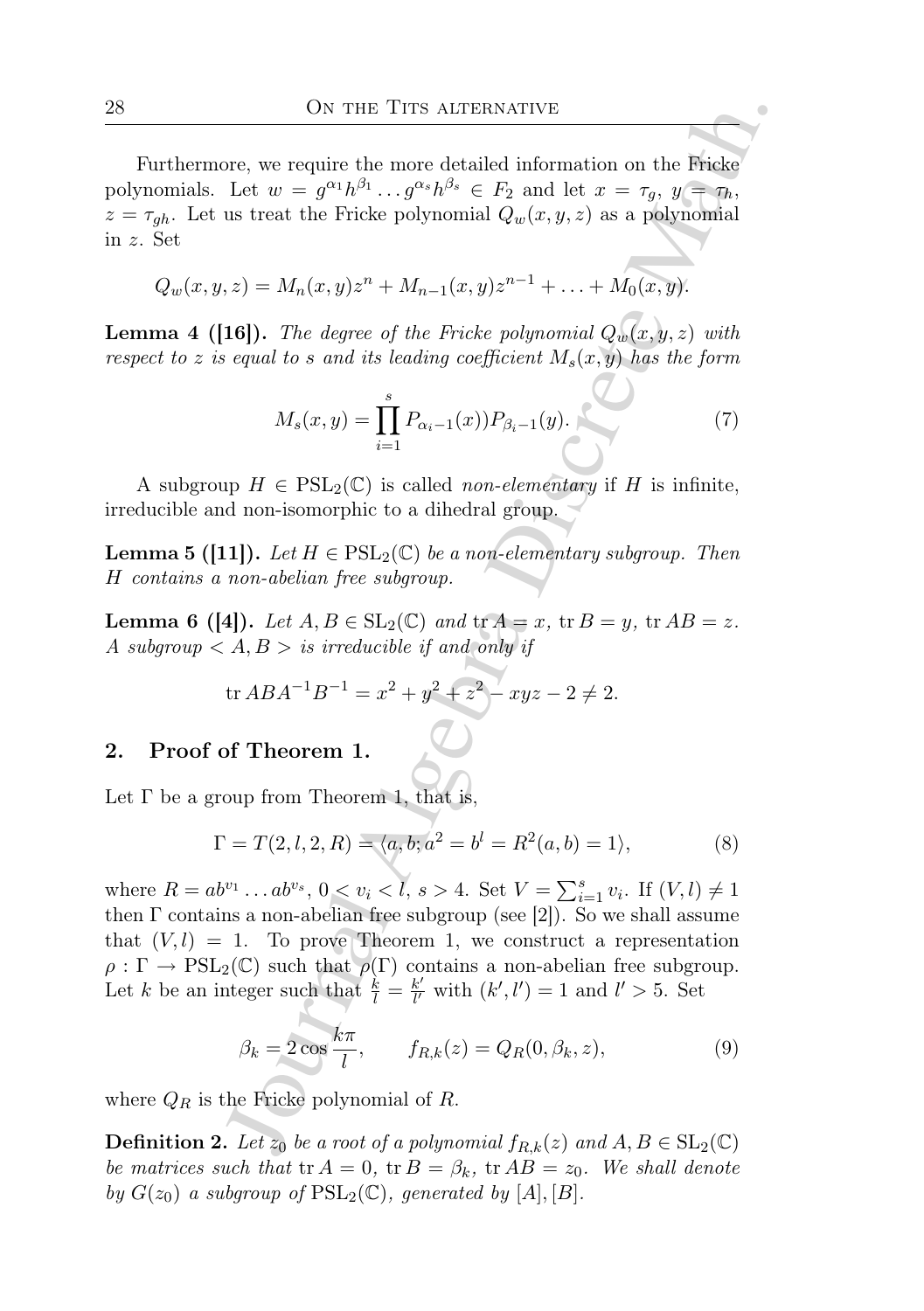The group  $G(z_0)$  is an epimorphic image of  $\Gamma$  since by Lemma 1

$$
[A]^2 = [B]^l = R^2([A], [B]) = 1.
$$

**Lemma 7.** Numbers  $\pm 2 \sin \frac{k\pi}{l}$  are not roots of the polynomial  $f_{R,k}(z)$ .

V. BENASH-KRYVETS, O. BARKOVICH<br>
The group  $G(z_0)$  is an epimorphic image of  $\Gamma$  since by Lemma 1<br>  $[A]^2 = [B]^I = R^2([A],[B]) = 1$ .<br>
Ima 7. Numbers  $\pm 2\sin{\frac{k\pi}{2}}$  are not roots of the polynomial  $f_{R,k}(\cdot)$ <br>
If Suppose that  $f_{R$ *Proof.* Suppose that  $f_{R,k}(-2\sin\frac{k\pi}{l})=0$ . Let  $\varepsilon$  be a primitive root of unity of degree 2l. Consider a representation  $\rho_k : F_2 \to SL_2(\mathbb{C})$  defined by

$$
\rho_k(g) = A = \begin{pmatrix} \varepsilon^{l/2} & 0 \\ 1 & \varepsilon^{-l/2} \end{pmatrix}, \qquad \rho_k(h) = B_k = \begin{pmatrix} \varepsilon^k & x \\ 0 & \varepsilon^{-k} \end{pmatrix}.
$$
 (10)

Then we have tr  $A = 0$ , tr  $B_k = \beta_k$ , tr  $AB_k = x - 2 \sin \frac{k\pi}{l}$ . So we obtain

$$
f_{R,k}(z)(\rho_k) = f_{R,k}(x - 2\sin\frac{k\pi}{l}) = g_k(x) = \text{tr } R(A, B_k).
$$

Since  $-2\sin\frac{k\pi}{l}$  is a root of  $f_{R,k}(z)$ , 0 is a root of  $g_k(x)$ . This means that a constant term of  $g_k(x)$  is equal to 0. On the other hand, a constant term of tr  $R(A, B_{-k})$  is equal to

$$
\varepsilon^{ls/2+kV} + \varepsilon^{-ls/2-kV} = 2\cos(\frac{ls/2+kV}{l}\pi) \neq 0,
$$

since  $(V, l) = 1$  by assumption. This contradiction proves that  $2 \sin \frac{k\pi}{l}$  is not a root of  $f_{R,k}(z)$ . Analogously, considering a matrix  $B_{-k}$  instead the matrix  $B_k$ , we obtain that  $2\sin\frac{k\pi}{l}$  is not a root of  $f_{R,k}(z)$ . ப

**Lemma 8.** Assume that the polynomial  $f_{R,k}(z)$  has a root  $z_0 \neq 0$ . Then Γ contains a non-abelian free subgroup.

*Proof.* By Lemma 7 we have  $z_0 \neq \pm 2 \sin \frac{k\pi}{l}$ . Let us show that  $G(z_0)$ is a non-elementary subgroup of  $PSL_2(\mathbb{C})$ . First,  $G(z_0)$  is irreducible by Lemma 6 since

$$
\operatorname{tr} ABA^{-1}B^{-1} - 2 = z_0^2 - 4\sin^2\frac{k\pi}{l} \neq 0.
$$

Second,  $G(z_0)$  is not a dihedral group since two of three numbers tr A,  $tr B$ ,  $tr AB$  are not equal to 0 (see [11]). Third, it follows from classification of finite subgroups of  $SLC$  [11] that  $G(z_0)$  is infinite since it is irreducible and contains an element [B] of order  $> 5$ . Thus,  $G(z_0)$  (and consequently  $\Gamma$ ) contains a non-abelian free subgroup.  $\Box$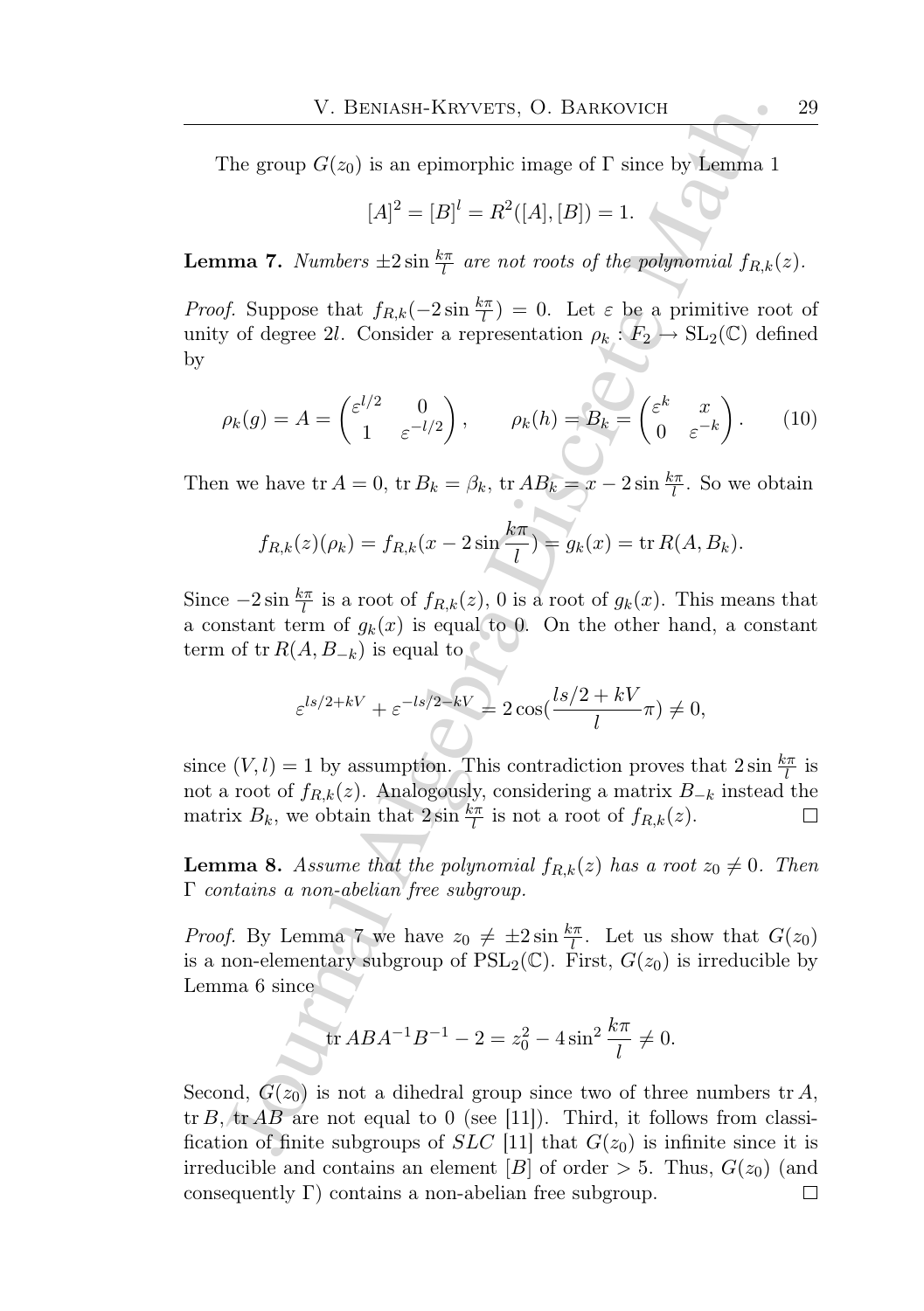Bearing in mind Lemmas 7 and 8, we shall assume in what follows that

$$
f_{R,k}(z) = M_{R,k} z^s,\tag{11}
$$

where by lemma 4

$$
M_{R,k} = \prod_{i=1}^{s} P_{v_i-1}(2\cos\frac{k\pi}{l}) = (2\sin\frac{k\pi}{l})^{-s} \prod_{i=1}^{s} 2\sin\frac{v_i k\pi}{l}.
$$
 (12)

**Lemma 9.** In the following cases  $\Gamma$  contains a non-abelian free subgroup:

1)  $l = 6$ , s is odd and there exists i such that  $v_i \in \{2, 3, 4\}$ ;

2)  $l = 6$ , s is even and either there exists i such that  $v_i = 3$  or there exist i, j such that  $i \neq j$  and  $v_i, v_j \in \{2, 4\}$ ;

3)  $l > 6$  and there exists i such that 6 divides  $v_i$ .

*Proof.* Let  $f_{R,k}(z) = M_{R,k}z^s$  and  $\rho_{-k}$  be a representation defined by (10). Then

$$
g_k(x) = f_{R,k}(x + 2\sin\frac{k\pi}{l}) = M_{R,k}(x + 2\sin\frac{k\pi}{l}) = \text{tr } R(A, B_{-k}). \tag{13}
$$

Comparing constant terms in (13),we obtain

$$
\prod_{i=1}^{s} 2\sin\frac{v_i k \pi}{l} = 2\cos\frac{ls/2 - kV}{l} \pi.
$$
 (14)

1) If  $l = 6$ ,  $s = 2s_1 + 1$  then we set  $k = 1$  and obtain  $2 \cos \frac{6s_1 + 3 - V}{6} \pi =$  $\pm 1$  since  $(V, 6) = 1$ . Suppose that there exists i such that  $v_i \in \{2, 3, 4\}$ . Then

$$
\delta = P_{v_i - 1}(2\cos\frac{\pi}{6}) = \frac{2\sin v_i \pi/6}{2\sin \pi/6} \in \{\sqrt{3}, 2\}
$$

and we have from (14)

$$
\prod_{j=1}^{s} P_{v_j - 1}(2\cos\frac{\pi}{6}) = \delta \prod_{j \neq i} P_{v_j - 1}(2\cos\frac{\pi}{6}) = \pm 1.
$$
 (15)

It follows from (15) that  $1/\delta \in \mathcal{O}$  which is a contradiction.

ON THE TITS ALTERVATIVE<br>
1 mind Lemmas 7 and 8, we shall assume in what follows<br>  $f_{R,k}(z) = M_{R,k}z^s$ .<br>
(11)<br>
ma 4<br>  $\int_{i=1}^{s} P_{v_i-1}(2\cos\frac{k\pi}{l}) = (2\sin\frac{k\pi}{l})^{-s}\prod_{i=1}^{s} 2\sin\frac{v_i k\pi}{l}$ .<br>
(12)<br>
ma the following cases  $\Gamma$  2) If  $l = 6$  and  $s = 2s_1$  then we set  $k = 1$  and obtain  $2\cos\frac{6s_1 - V}{6}\pi =$ ±  $\sqrt{3}$  since  $(V, 6) = 1$ . First, suppose that there exists i such that  $v_i = 3$ . Then

$$
P_{v_i-1}(2\cos\frac{\pi}{6}) = \frac{2\sin v_i\pi/6}{2\sin\pi/6} = 2
$$

and we have from (14)

$$
\prod_{j=1}^{s} P_{v_j - 1}(2\cos(\frac{\pi}{6})) = 2 \prod_{j \neq i} P_{v_j - 1}(2\cos(\frac{\pi}{6})) = \pm \sqrt{3}.
$$
 (16)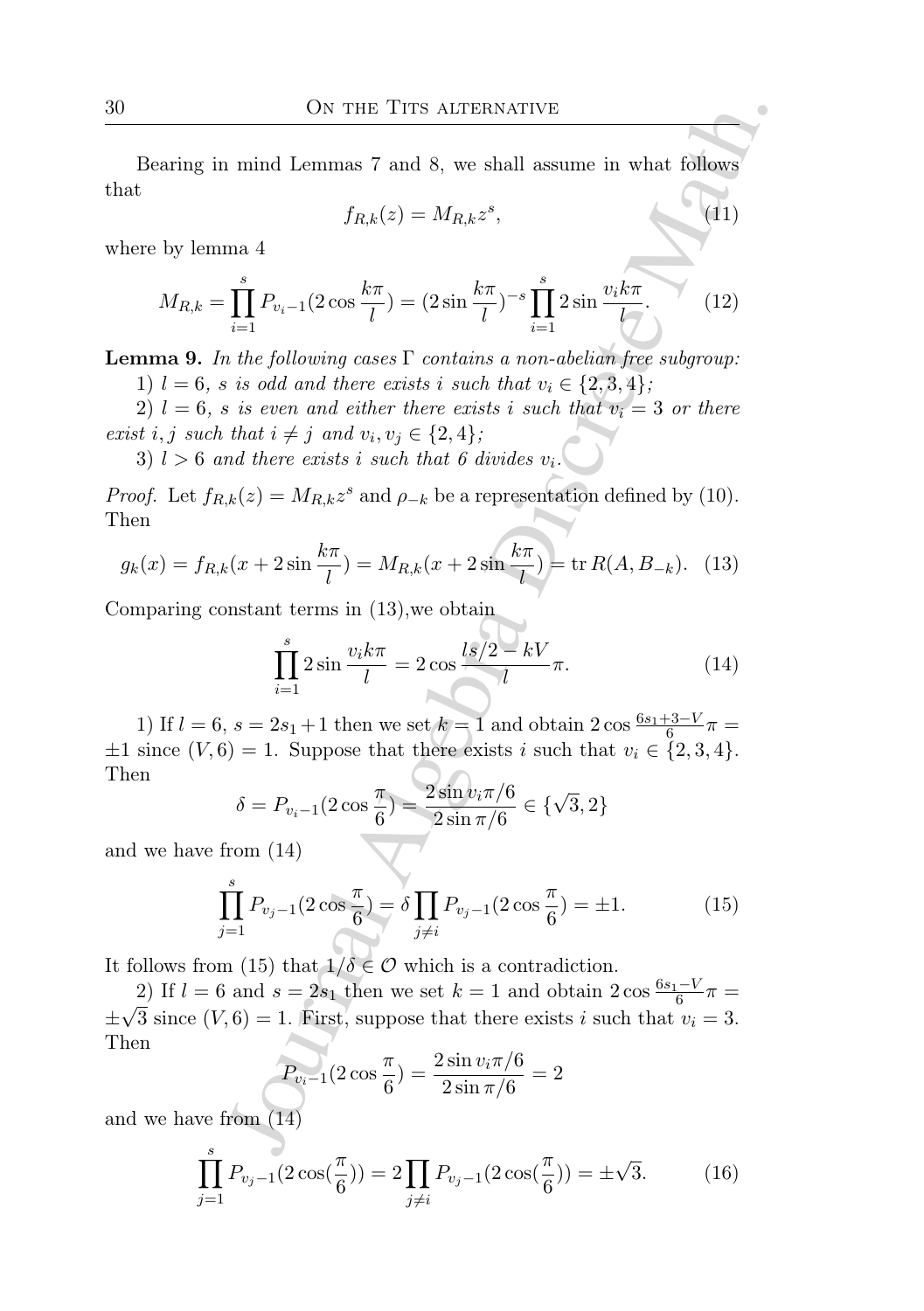It follows from (16) that  $\sqrt{3}/2 \in \mathcal{O}$  which is a contradiction.

Now, suppose that there exists  $i, j$  such that  $v_i, v_j \in \{2, 4\}$ . For  $r \in \{i, j\}$  we have

$$
P_{v_r-1}(2\cos\frac{\pi}{6}) = \frac{2\sin v_r \pi/6}{2\sin \pi/6} = \sqrt{3}.
$$

Hence by (14)

$$
\prod_{k=1}^{s} P_{v_k - 1}(2\cos\frac{\pi}{6}) = 3 \prod_{k \neq i, k \neq j} P_{v_k - 1}(2\cos\frac{\pi}{6}) = \pm\sqrt{3}.
$$
 (17)

It follows from (17) that  $\sqrt{3}/3 \in \mathcal{O}$  which is a contradiction.

3) If  $l \in \{12, 30\}$  then by assumptions of the lemma there exists i such that  $v_i = 6$ . Set  $k = 1$ . Then

$$
2\sin\frac{v_i\pi}{l} = \begin{cases} 2, & \text{if } l = 12, \\ 2\sin\frac{\pi}{5} = \frac{\sqrt{2}\sqrt{5-\sqrt{5}}}{2}, & \text{if } l = 30. \end{cases}
$$

In both cases  $2\sin\frac{v_i\pi}{l}\notin \mathcal{O}^*$ . On the other hand,  $2\cos\frac{ls/2-V}{l}\pi\in \mathcal{O}^*$  by lemma (3) and (14) implies

$$
\frac{1}{2\sin\frac{v_i\pi}{l}} = \frac{1}{2\cos\frac{ls/2-V}{l}\pi} \prod_{j\neq i} 2\sin\frac{v_j\pi}{l} \in \mathcal{O},
$$

which is a contradiction.

V. BENASH-KRYVETS, O. BARKOVICH<br>
Hows from (16) that  $\sqrt{3}/2 \in \mathcal{O}$  which is a contradiction<br>
Gow, suppose that there exists  $i, j$  such that  $v_i, v_j \in [2, 4]$ .<br>  $\prod_{i,j}^{s} y_i$  we have<br>  $P_{v_r-1}(2 \cos \frac{\pi}{6}) = \frac{2 \sin v_r \pi/6}{2 \sin \pi$ If  $l = 60$  and there exists i such that  $v_i = 30$  then we set  $k =$ 1. As before we obtain from (14) that  $2\sin\frac{v_i\pi}{60} = 2 \in \mathcal{O}^*$  which is a contradiction. If for any i we have  $v_i \neq 30$  then we set  $k = 2$  and obtain a contradiction in the same way as in the case  $l = 30$ . a contradiction in the same way as in the case  $l = 30$ .

Let A,  $B_k$  be matrices defined in (10),  $W(A, B_k) = AB_k^{u_1} \dots AB_k^{u_s}$ , where  $0 < u_i < l$ . A set  $(u_1, \ldots, u_s)$  will be considered as cyclically ordered. Let

$$
l_i = |\{j \mid u_j = i\}|, \qquad f_{i,j} = |\{r \mid u_r = i, u_{r+1} = j\}|. \tag{18}
$$

We have following equations:

$$
\sum_{i=1}^{l-1} l_i = s, \quad \sum_{i=1}^{l-1} f_{ij} = l_j, \quad \sum_{j=1}^{l-1} f_{ij} = l_i, \quad i, j = 1, \dots, l-1.
$$
 (19)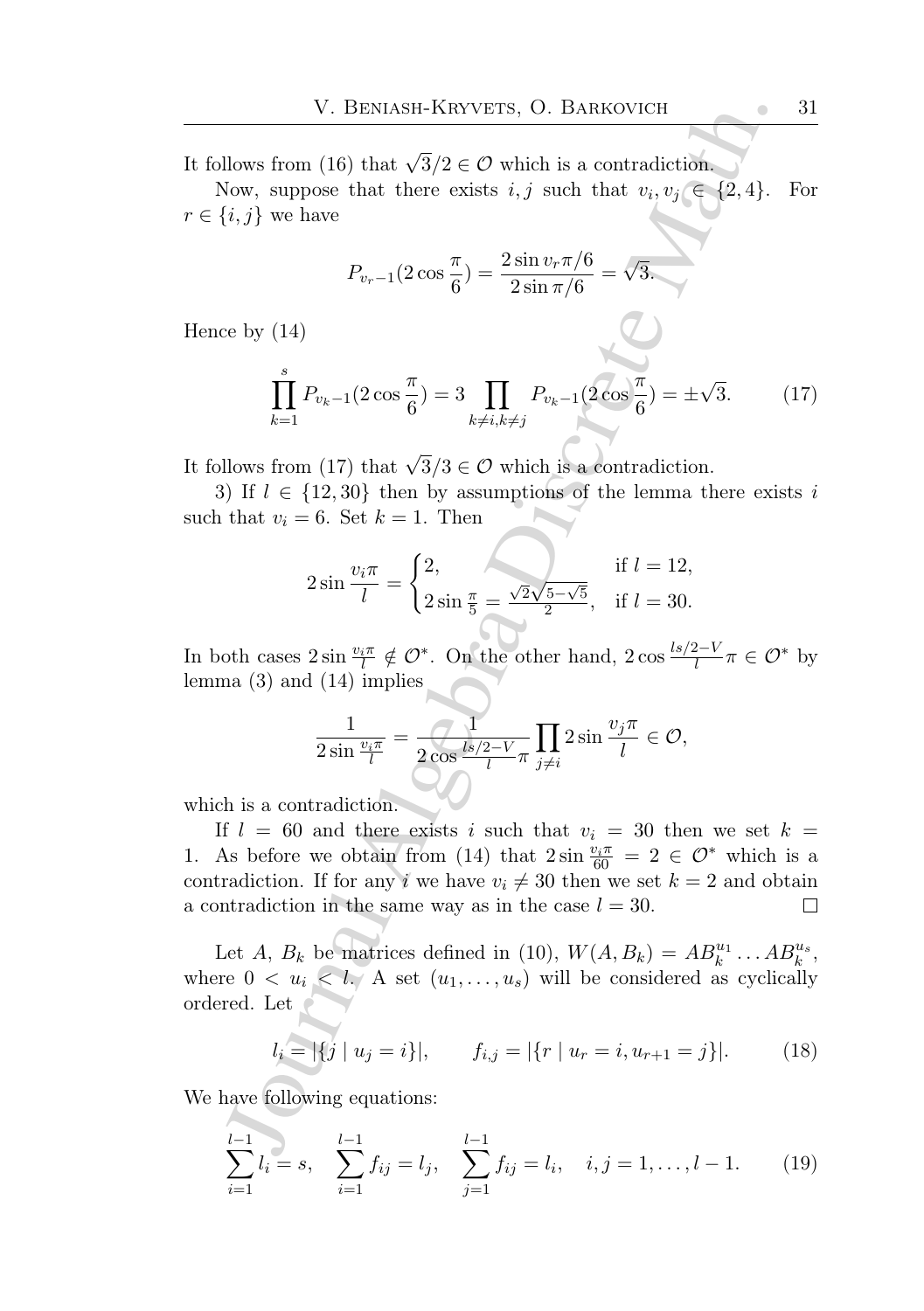**Lemma 10.** Let  $g(x) = \text{tr } W(A, B_t) = a_0 x^s + \cdots + a_s, h_i = P_{i-1}(\varepsilon^k +$  $\varepsilon^{-k}$ ). Then we have  $a_0 = \prod_{j=1}^s h_{u_j}$  and

2 ON THE TITS ALTERNATIVE  
\nerman 10. Let 
$$
g(x) = \text{tr } W(A, B_t) = a_0x^s + \cdots + a_s
$$
,  $h_i = P_{i-1}(\varepsilon^k + \varepsilon^k)$ . Then we have  $a_0 = \prod_{j=1}^s h_{u_j}$  and  
\n $a_2 = a_0 \sum_{j=1}^l \frac{f_{ii}}{h_i} \left( \frac{l_i - 2}{h_i} + \sum_{j \neq i}^l \frac{l_j \varepsilon^{ti - tj}}{h_j} \right) +$   
\n $a_0 \sum_{i \neq j}^l \frac{f_{ij}}{h_i} \left( \frac{l_i - 1}{h_i} + \frac{(l_j - 1)\varepsilon^{ti - tj}}{h_j} + \sum_{k \neq i, k \neq j}^l \frac{l_k \varepsilon^{ti - tk}}{h_k} \right)$  (20)  
\n $a_0 \left( \sum_{i=1}^{l-1} \frac{l_i(l_i - 1)}{2h_i^2} (\varepsilon^{2ti} + \varepsilon^{-2ti}) + \sum_{i \neq j}^l \frac{l_i l_j}{h_i h_j} (\varepsilon^{ti + tj} + \varepsilon^{-ti - tj}) \right)$ .  
\nThis lemma can be proved by direct computations.  
\n1. The case  $l = 6$ ,  $s$  is odd.  
\nlearning in mind Lemma 9, we have  $v_i \in \{1, 5\}$  for every  $i$ . Set  $k = 1$   
\nand  $M_R = M_{R,1}$ . Then  $M_R = \prod_{i=1}^s P_{v_i-1}(2 \cos \frac{\pi}{6}) = 1$  since  $P_0 = 1$  and  
\n $l_4(2 \cos \frac{\pi}{6}) = \frac{2 \sin 5\pi/6}{2 \sin \pi/6} = 1$ . Consequently,  
\n $f_R(z) = z^s$ . (21)  
\nConsider a representation  $\rho : F_2 \rightarrow \text{PSL}_2(\mathbb{C}), \rho(g) = A, \rho(h) = B_1$ ,  
\nthere  $A, B_1$  are defined in (10). Then we have  
\n $f_1(x) = \text{tr } R(A, B_1) = \langle x - 1 \rangle^s$ . (22)  
\nFurther, the equations (19) have the form  
\n $f_{11} +$ 

This lemma can be proved by direct computations.

# 2.1. The case  $l = 6$ , s is odd.

Bearing in mind Lemma 9, we have  $v_i \in \{1, 5\}$  for every i. Set  $k = 1$ and  $M_R = M_{R,1}$ . Then  $M_R = \prod_{i=1}^s P_{v_i-1}(2 \cos \frac{\pi}{6}) = 1$  since  $P_0 = 1$  and  $P_4(2\cos{\frac{\pi}{6}}) = \frac{2\sin{5\pi/6}}{2\sin{\pi/6}} = 1$ . Consequently,

$$
f_R(z) = z^s. \tag{21}
$$

Consider a representation  $\rho : F_2 \to \text{PSL}_2(\mathbb{C}), \ \rho(g) = A, \ \rho(h) = B_1,$ where  $A, B_1$  are defined in (10). Then we have

$$
f_1(x) = \text{tr } R(A, B_1) = (x - 1)^s. \tag{22}
$$

Further, the equations (19) have the form

$$
f_{11} + f_{15} = l_1, \t f_{11} + f_{51} = l_1, \t l_1 + l_5 = s,
$$
  

$$
f_{55} + f_{15} = l_5, \t f_{55} + f_{51} = l_5.
$$
 (23)

It follows from (23) that  $f_{15} = f_{51}$ . Taking into account Lemma 10, we obtain that the coefficient by  $x^{s-2}$  of the polynomial  $f_1(x)$  is equal to

$$
a_2 = f_{11}(l_1 - 2 + l_5 \varepsilon^{-4}) + f_{15}(l_1 - 1 + (l_5 - 1)\varepsilon^{-4}) +
$$
  
\n
$$
f_{51}((l_1 - 1)\varepsilon^4 + l_5 - 1) + f_{55}(l_1\varepsilon^4 + l_5 - 2) -
$$
  
\n
$$
\frac{l_1(l_1 - 1)}{2} - \frac{l_5(l_5 - 1)}{2} + 2l_1l_5 = 3f_{15} + \frac{s^2}{2} - \frac{3}{2}s. \quad (24)
$$

On the other hand,  $a_2 = s(s-1)/2$  by (22). Thus, we obtain

$$
s = 3f_{15}.\tag{25}
$$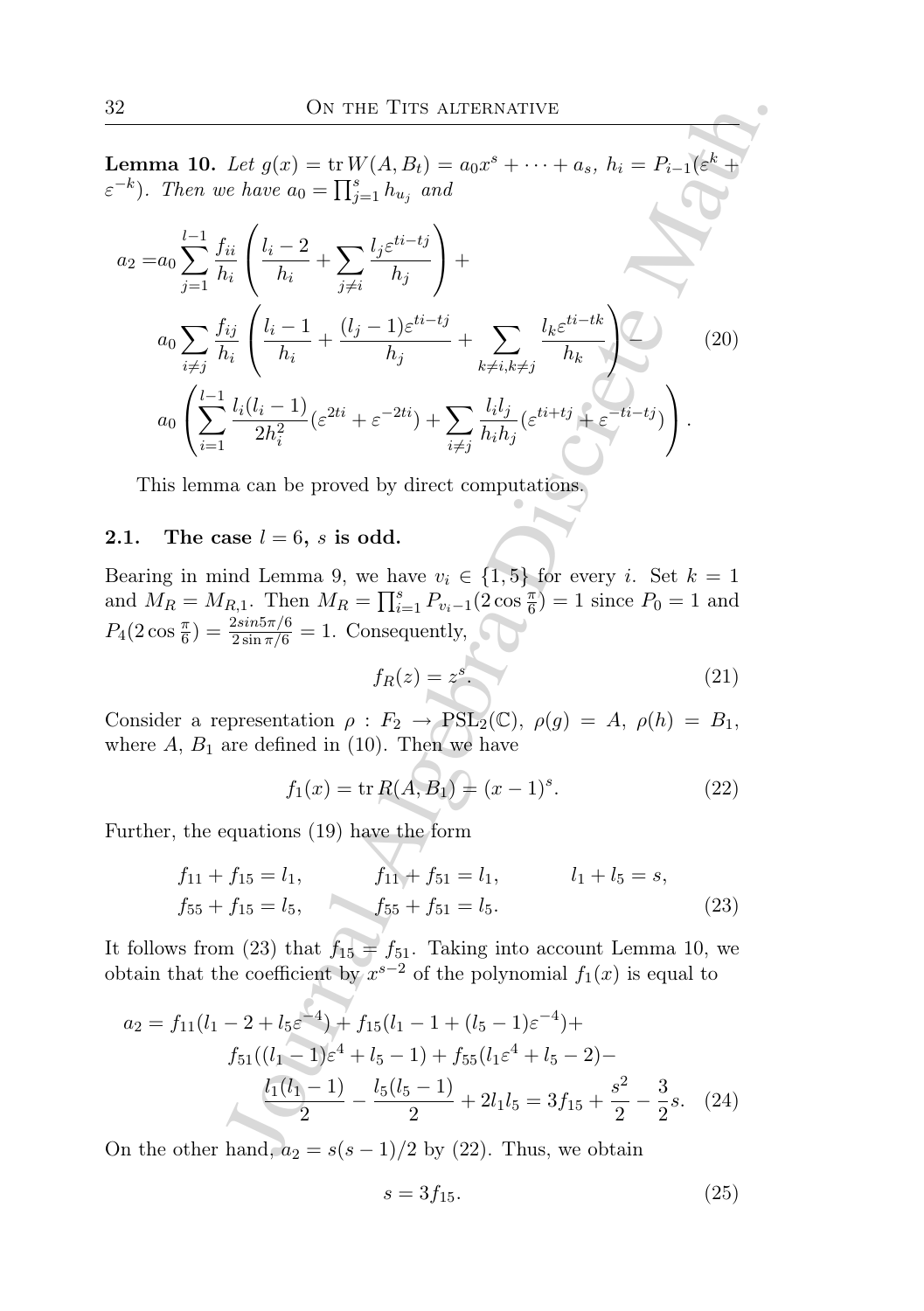V. BENASH-KRYVETS, O. BARKOVICH<br>
Now, consider an epimorphic image  $\Gamma_1 = \langle c, d, c^2 = d^2 = R^2(c, d, d)$ <br>
the group T, where  $R(c, d) = cd^{\alpha/2}$ . We can write the wind the<br>
d) from the free product  $\langle c; c^2 = 1 \rangle * \langle d; d^2 = 1 \rangle$  in the Now, consider an epimorphic image  $\Gamma_1 = \langle c, d; c^2 = d^3 = R^2(c, d) =$ 1) of the group  $\Gamma$ , where  $R(c, d) = cd^{v_1} \dots cd^{v_s}$ . We can write the word  $R(c, d)$  from the free product  $\langle c; c^2 = 1 \rangle * \langle d; d^3 = 1 \rangle$  in the form  $R_1(c, d) =$  $cd^{u_1} \dots cd^{u_s}$ , where  $u_i =$  $\int 1$ , if  $v_i = 1$ , 2, if  $v_i = 5$ . Let  $U = \sum_{i=1}^{s} u_i$ . Since  $(V, 6)$  = 1, we have  $(U, 3) = 1$ . Set

$$
P(z) = Q_{R_1}(0, 1, z),
$$

where  $Q_{R_1}$  is a Fricke polynomial of  $R_1$ .

**Lemma 11.** If the polynomial  $P(z)$  has a root  $z_0$  which is not equal to 0,  $\pm 1, \pm \sqrt{2}, \frac{\pm 1 \pm \sqrt{5}}{2}$  $\frac{\pm\sqrt{5}}{2}$ ,  $\pm\sqrt{3}$  then the group  $\Gamma_1$  (and, consequently,  $\Gamma$ ) contains a non-abelian free subgroup.

*Proof.* Let  $X, Y \in SL_2(\mathbb{C})$  be matrices such that  $\text{tr } X = 0$ ,  $\text{tr } Y = 1$ ,  ${\rm tr} XY = z_0$ . Let  $H = \langle X |, [Y] \rangle \subset \text{PSL}_2(\mathbb{C})$ . First, H is infinite (see [17]). Second, H is not dihedral group since  $[Y]$  has order 3. Third, *H* is irreducible since  $\text{tr} XYX^{-1}Y^{-1} - 2 = z_0^2 - 3 \neq 0$ . Thus, *H* is a non-elementary subgroup of  $PSL_2(\mathbb{C})$ . Consequently, H contains a nonabelian free subgroup.  $\Box$ 

Since the polynomial  $P(z)$  has integer coefficients and bearing in mind Lemma 11, we may assume that  $P(z)$  has the form

$$
P(z) = z^{\alpha_1} (z^2 - 1)^{\alpha_2} (z^2 - 2)^{\alpha_3} (z^2 - z - 1)^{\alpha_4} (z^2 + z - 1)^{\alpha_5} (z^2 - 3)^{\alpha_6}.
$$
 (26)

Consider a representation  $\delta: F_2 \to SL_2(\mathbb{C}), g \mapsto A, h \mapsto B_2$ , where A,  $B_2$  are defined in (10). We have tr  $A = 0$ , tr  $B_2 = 1$ , tr  $AB_2 = x - \sqrt{3}$ . Consequently,

$$
P_1(x) = \tau_{R_1}(0, 1, z)(\delta) = P(x - \sqrt{3}) = (x - \sqrt{3})^{\alpha_1}(x^2 - 2\sqrt{3}x + 2)^{\alpha_2}
$$

$$
\cdot (x^2 - 2\sqrt{3}x + 1)^{\alpha_3}(x^2 - (2\sqrt{3} + 1)x + 2 + \sqrt{3})^{\alpha_4}
$$

$$
\cdot (x^2 - (2\sqrt{3} - 1)x + 2 - \sqrt{3})^{\alpha_5}(x - 2\sqrt{3})^{\alpha_6}x^{\alpha_6} = \text{tr } R_1(A, B_2). \quad (27)
$$

The constant term of the polynomial  $tr R_1(A, B_2)$  is equal to

$$
\varepsilon^{3s+2U} + \varepsilon^{-3s-2U} = 2\cos\frac{3s+2U}{6}\pi = \pm\sqrt{3}
$$

since s is odd and  $(U, 3) = 1$ . Comparing constant terms in (27), we obtain  $\alpha_6 = 0$  and

$$
(-\sqrt{3})^{\alpha_1} 2^{\alpha_2} (2+\sqrt{3})^{\alpha_4} (2-\sqrt{3})^{\alpha_5} = \pm \sqrt{3}.
$$
 (28)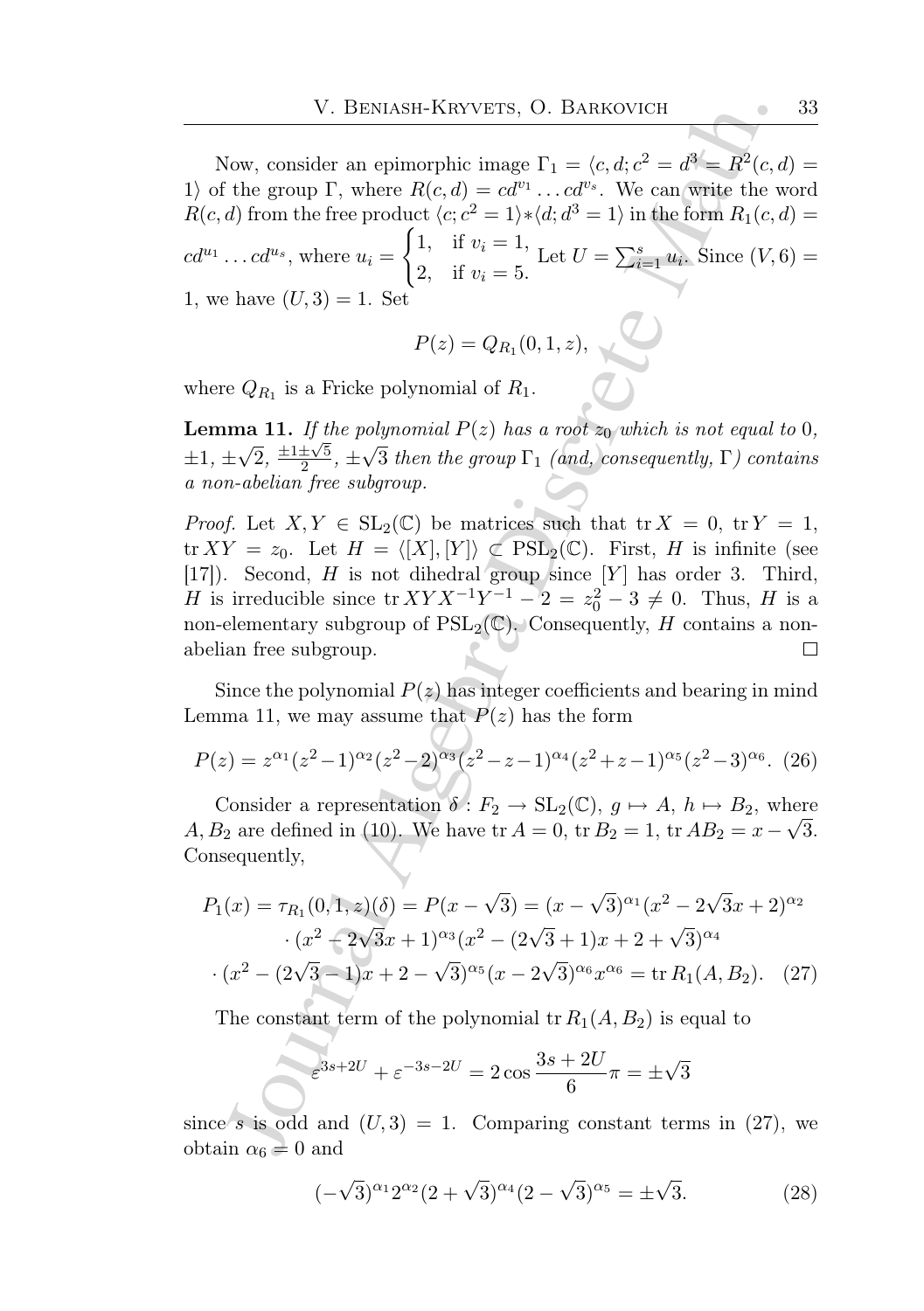It follows from (28) that  $\alpha_1 = 1$ ,  $\alpha_2 = 0$ ,  $\alpha_4 = \alpha_5$ . Thus, the polynomial  $P_1(x)$  has the form:

$$
P_1(x) = (x - \sqrt{3})(x^2 - 2\sqrt{3}x + 1)^{\alpha_3}(x^4 - 4\sqrt{3}x^3 + 15x^2 - 6\sqrt{3}x + 1)^{\alpha_4}.
$$
 (29)

In particular,

$$
2\alpha_3 + 4\alpha_4 + 1 = s. \tag{30}
$$

It follows from (29) that the coefficient of  $P_1(x)$  by  $x^{s-2}$  is equal to

$$
a_2 = \frac{3}{2}s^2 - \frac{5}{2}s + 1 + \alpha_4. \tag{31}
$$

On the other hand, we have by Lemma 10

$$
a_2 = f'_{11}(l'_1 - 2 + l'_2\varepsilon^{-2}) + f'_{12}(l'_1 - 1 + (l'_2 - 1)\varepsilon^{-2}) + f'_{21}((l'_1 - 1)\varepsilon^2 + l'_2 - 1) + f'_{22}(l'_1\varepsilon^2 + l'_2 - 2) + \frac{l'_1(l'_1 - 1)}{2} + \frac{l'_2(l'_2 - 1)}{2} + 2l'_1l'_2 = f'_{12} + \frac{3}{2}s^2 - \frac{5}{2}s, \quad (32)
$$

where  $f'_{11} = f_{11}$ ,  $f'_{12} = f_{15}$ ,  $f'_{21} = f_{51}$ ,  $f'_{22} = f_{55}$ ,  $l'_{1} = l_{1}$ ,  $l'_{2} = l_{5}$ . It follows from  $(31)$ ,  $(32)$  that

$$
f_{15} = 1 + \alpha_4. \t\t(33)
$$

Equations (25), (30), and (33) imply

$$
2\alpha_3 + \frac{s}{3} - 3 = 0. \tag{34}
$$

Since  $\alpha_3 \geq 0$ , it follows from (34) that  $\frac{s}{3} + 3 \leq 0$ , that is,  $s \leq 9$ . Thus, if  $s > 9$  then either  $f_R(z)$  is not of the form (21) or  $P(z)$  is not of the form (26). Bearing in mind lemmas 8 and 11, we obtain that if  $l = 6$ , s is odd and  $s > 9$  then  $\Gamma$  contains a non-abelian free subgroup.

ON THE TITS ALTERVATIVE<br>
(28) that  $\alpha_1 = 1$ ,  $\alpha_2 = 0$ ,  $\alpha_4 = \alpha_5$ . Thus, the polynomial<br>
form:<br>  $\sqrt{3}(x^2 - 2\sqrt{3}x + 1)^{3/3}(x^4 - 4\sqrt{3}x^3 + 15x^2 - 6\sqrt{3}x + 1)^{2a_4}$ . (29)<br>  $2\alpha_3 + 4\alpha_4 + 1 = s.$  (30)<br>  $2\alpha_3 + 4\alpha_4 + 1 = s.$ Now, let  $s \leq 9$ . Since  $s > 4$ , s is odd and  $s = 3f_{15}$  by (25), we must have  $s = 9$ ,  $f_{15} = 3$ . Furthermore, without loss of generality we can assume  $l_1 > l_5$ . Moreover, one can cyclically shift the sequence  $(v_1, \ldots, v_s)$ . This transformation replaces the relation  $R^2(a, b)$  with an equivalent one. It is easy to see that there exists only 9 words  $R$  under these conditions:

$$
R_1 = ababababab5abab5abab5abab5, R_2 = ababababab5ababab5abab5,R_3 = abababab5abab5ababab5, R_4 = abababab5ab5abab5abab5,R_5 = abababab5abab5abab5abab5ab5, R_6 = abababab5abab5abab5,R_7 = ababab5ab5ababab5abab5, R_8 = ababab5ab5ababab5,R_9 = ababab5ababab5ababab5ab5.
$$
\n(35)  
\n
$$
R_9 = ababab5ababab5ababab5ab5.
$$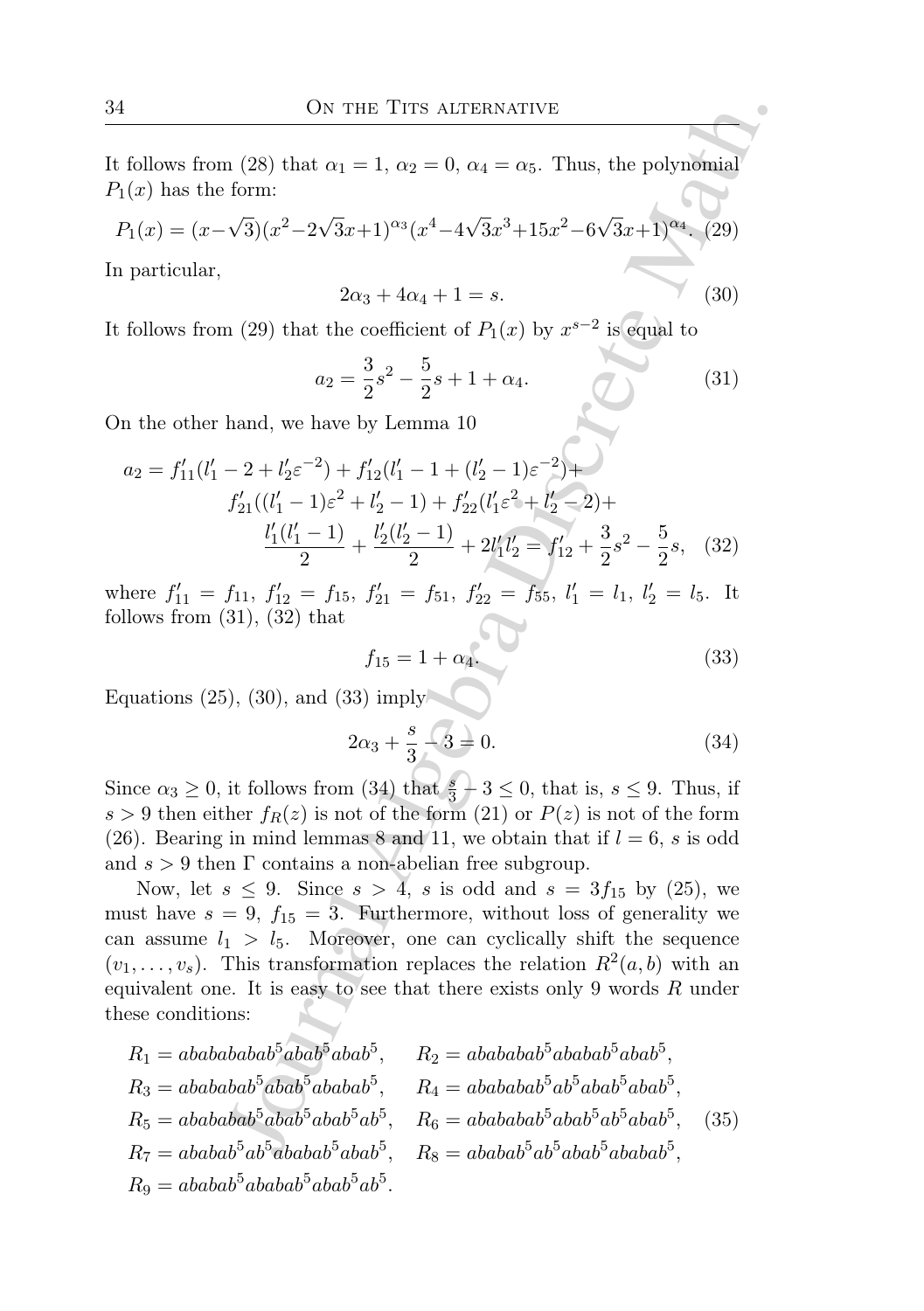Direct computations show that  $f_{R_i}(z) \neq z^9$  for  $i = 1, ..., 7$ . But

$$
f_{R_8}(z) = f_{R_9}(z) = z^9.
$$

Since  $R_9(a, b)$  is conjugate to  $R_8(a^{-1}, b^{-1})^{-1}$ , it is sufficient to consider only the group  $\Gamma = \langle a, b; a^2 = b^6 = R_8^2(a, b) = 1 \rangle$ .

**Lemma 12.** The group  $\Gamma$  contains a non-abelian free subgroup.

*Proof.* Consider a dihedral group  $D_3 = \langle c, d; c^2 = d^2 = (cd)^3 = 1 \rangle$  of order 6 and a homomorphism

$$
\psi : \Gamma \to D_3, \qquad a \mapsto c, \ b \mapsto d.
$$

Obviously,  $\psi(R_8) = 1$ , that is,  $\psi$  is well defined and  $\psi$  is an epimorphism. Let  $\Gamma_1 = \ker \psi \subset \Gamma$ . Then  $[\Gamma : \Gamma_1] = 6$ . Using Reidemeister–Schreier rewriting process, we obtain that  $\Gamma_1$  has a presentation of the form

$$
\Gamma_1 = \langle g_1, g_2, g_3, g_4; g_1^3 = g_2^3 = (g_3 g_4)^3 = (g_3^2 g_4^{-1})^2 =
$$
  

$$
(g_3^{-1} g_4^2)^2 = W_1^2(g_1, g_2, g_4) = W_1^2(g_2, g_1, g_3) =
$$
  

$$
W_2^2(g_1, g_2, g_3) = W_2^2(g_2, g_4, g_1) = 1 \rangle, \quad (36)
$$

where  $W_1(g, h, t) = tgh^2tgh^2th^2$ ,  $W_2(g, h, t) = t^{-1}gt^{-1}gt^{-1}gh^2$ .

To prove Lemma 12, it is sufficient to construct a representation  $\delta$ :  $\Gamma_1 \to \text{PSL}_2(\mathbb{C})$  such that the group  $\delta(\Gamma_1)$  is a non-elementary subgroup of  $PSL_2(\mathbb{C})$ . Let us consider matrices

V. BENIASH-KRYVETS, O. BARROVICH  
\nct computations show that 
$$
f_{R_i}(z) \neq z^9
$$
 for  $i = 1, ..., 7$ . But  
\n $f_{R_3}(z) = f_{R_9}(z) = z^9$ .  
\ne  $R_9(a, b)$  is conjugate to  $R_8(a^{-1}, b^{-1})^{-1}$ , it is sufficient to cons  
\nthe group  $\Gamma = \langle a, b, a^2 = b^6 = R_8^2(a, b) = 1 \rangle$ .  
\n**12.** The group  $\Gamma$  contains a non-abelian free subgroup.  
\nf. Consider a dihedral group  $D_3 = \langle c, d; c^2 = d^2 = (cd)^3 = 1$   
\nr 6 and a homomorphism  
\n $\psi : \Gamma \rightarrow D_3$ ,  $a \mapsto c, b \mapsto d$ .  
\niously,  $\psi(R_8) = 1$ , that is,  $\psi$  is well defined and  $\psi$  is an epimorphi-  
\n $\Gamma_1 = \ker \psi \subset \Gamma$ . Then  $[\Gamma : \Gamma_1] = 6$ . Using Reidemeister-Sch  
\niting process, we obtain that  $\Gamma_1$  has a presentation of the form  
\n $= \langle g_1, g_2, g_3, g_4; g_1^3 = g_2^3 = (g_3g_4)^3 = (g_3^2g_4^{-1})^2 =$   
\n $(g_3^{-1}g_4^2)^2 = W_1^2(g_1, g_2, g_4) = W_1^2(g_2, g_1, g_3) =$   
\n $W_2^2(g_1, g_2, g_3) = W_2^2(g_2, g_4, g_1) = 1$ ,  
\nwe  $W_1(g, h, t) = tgh^2tgh^2th^2$ ,  $W_2(g, h, t) = t^{-1}gt^{-1}gt^{-1}gt^{-1}$ .  
\nSo prove Lemma 12, it is sufficient to construct a representation  
\n $\rightarrow$  PSL<sub>2</sub>(C) such that the group  $\delta(\Gamma_1)$  is a non-elementary subgr  
\nSL<sub>2</sub>(C). Let us consider matrices  
\n $A_1 = \begin{pmatrix} x_1 & \frac{x_2^2 + x_2 - 1}{y_1} \\ y_1 & 1 - x_1 \end{pmatrix$ 

Then we have  $\text{tr } A_1 = \text{tr } A_2 = \text{tr } A_3 A_4 = 1$ ,  $\text{tr } A_3^2 A_4^{-1} = \text{tr } A_3^{-1} A_4^2 = 0$ . Therefore,

$$
[A_1]^3 = [A_2]^3 = ([A_3][A_4])^3 = ([A_3]^2 [A_4]^{-1})^2 = ([A_3]^{-1} [A_4])^2 = 1
$$

by Lemma 1. Let us suppose that the following conditions hold:

$$
\text{tr} A_1 A_3 = \text{tr} A_2 A_4 = \sqrt{2}, \qquad \text{tr} A_2 A_3 = \text{tr} A_1 A_4,\tag{37}
$$

tr 
$$
W_1(A_1, A_2, A_4) = \text{tr } W_1(A_2, A_1, A_3) =
$$
  
tr  $W_2(A_1, A_2, A_3) = \text{tr } W_2(A_2, A_4, A_1) = 0$  (38)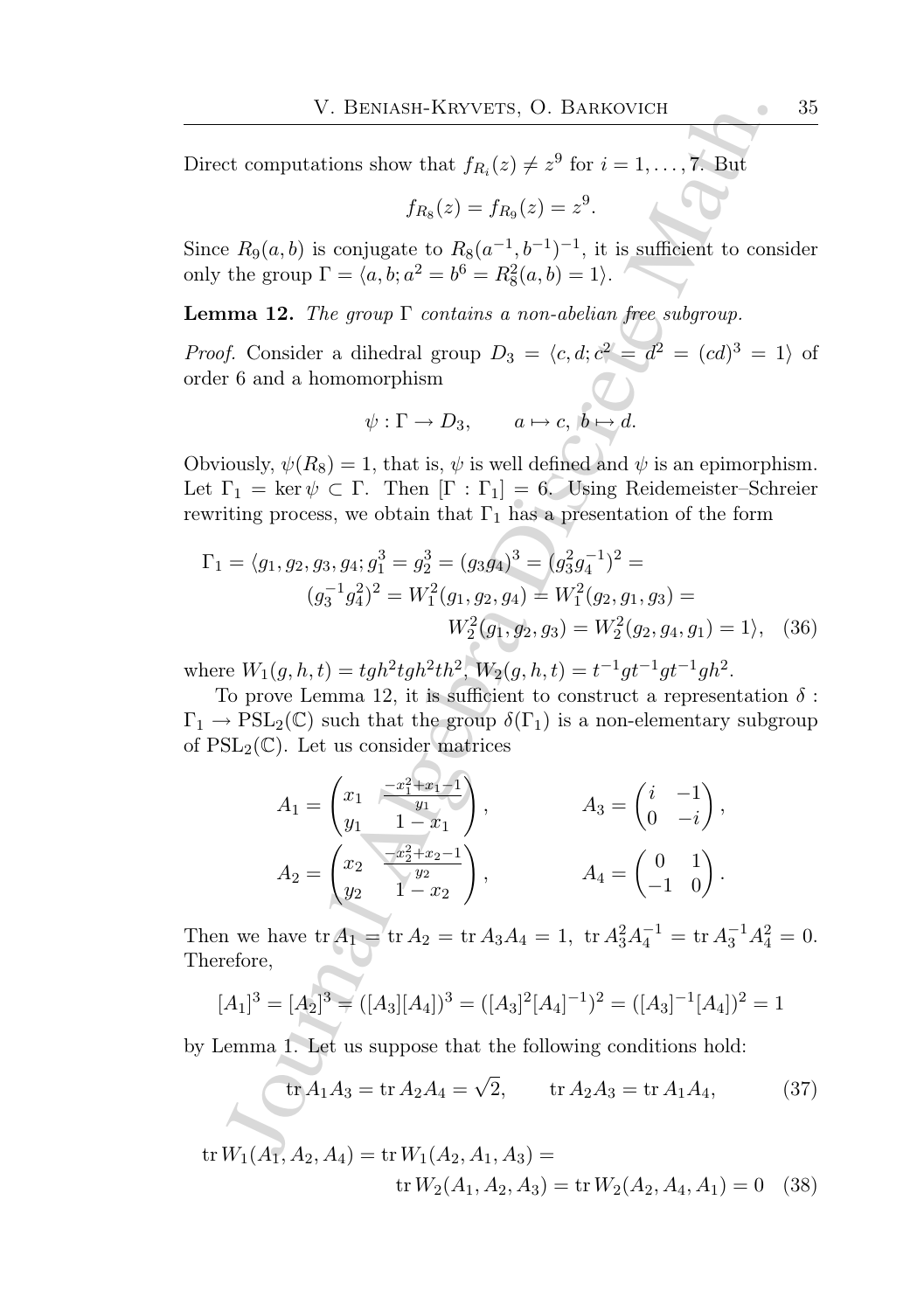It follows from (37) that

$$
x_2 = \frac{3x_1^2 + (-2 + 3i\sqrt{2})x_1 - i\sqrt{2} - 4/3}{2x_1 + i\sqrt{2} - 1}, \qquad y_1 = 2ix_1 - \sqrt{2} - i,
$$
  

$$
y_2 = \frac{3ix_1^2 - (2\sqrt{2} + 3i)x_1 + \sqrt{2} + i/3}{2x_1 + i\sqrt{2} - 1}.
$$
 (39)

Substituting (39) in (38), one obtains

$$
\text{tr}\,W_1(A_1, A_2, A_4) = \text{tr}\,W_1(A_2, A_1, A_3) = \frac{h_1(x_1)}{(2x_1 + i\sqrt{2} - 1)^4},
$$
\n
$$
\text{tr}\,W_2(A_1, A_2, A_3) = \text{tr}\,W_2(A_2, A_4, A_1) = \frac{h_2(x_1)}{(2x_1 + i\sqrt{2} - 1)^2},\tag{40}
$$

where

6.100000 s from (37) that  
\n
$$
x_2 = \frac{3x_1^2 + (-2 + 3i\sqrt{2})x_1 - i\sqrt{2} - 4/3}{2x_1 + i\sqrt{2} - 1}
$$
,  $y_1 = 2ix_1 - \sqrt{2} - i$ ,  
\n $y_2 = \frac{3ix_1^2 - (2\sqrt{2} + 3i)x_1 + \sqrt{2} + i/3}{2x_1 + i\sqrt{2} - 1}$ .  
\n4.1011  
\n4.1033  
\n4.1037  
\n4.1044  
\n4.105  
\n4.106  
\n4.107  
\n4.109  
\n4.101  
\n4.101  
\n4.101  
\n4.101  
\n4.103  
\n4.104  
\n4.105  
\n4.107  
\n4.109  
\n4.100  
\n4.101  
\n4.101  
\n4.101  
\n4.101  
\n4.102  
\n4.103  
\n4.104  
\n4.105  
\n4.109  
\n4.100  
\n4.101  
\n4.101  
\n4.101  
\n4.103  
\n4.104  
\n4.105  
\n4.107  
\n4.109  
\n4.100  
\n4.101  
\n4.101  
\n4.101  
\n4.103  
\n4.104  
\n4.105  
\n4.109  
\n4.100  
\n4.100  
\n4.101  
\n4.101  
\n4.101  
\n4.102  
\n4.103  
\n4.104  
\n4.105  
\n4.109  
\n4.1000  
\n4.101  
\n4.101  
\n4.101  
\n4.101  
\n4.102  
\n4.103  
\n4.104  
\n4.105  
\n4.109  
\n4.1000  
\n4.101  
\n4.101  
\n4.101  
\n4.101  
\n4.102  
\n4.103  
\n4.104  
\n4.105  
\n4.109  
\n4

$$
h_2(x_1) = 3\sqrt{2} + 4i/3 + (4\sqrt{2} - 16i)x_1 + (-10\sqrt{2} + 18i)x_1^2 + (-9\sqrt{2} + 3i)x_1^3 - 3ix_1^4.
$$

One can check that  $h_2$  devides  $h_1$ . Let  $x'_1$  be a roort of the equation  $h_2(x_1) = 0$  and let  $x'_2, y'_1, y'_2$  be defined by (39). Then the set  $\{x'_1, x'_2, y'_1, y'_2\}$  is a solution of equations (37), (38). Hence, matrices  $A_1, A_2, A_3, A_4$  define a required representation

$$
\delta: \Gamma_1 \to \mathrm{PSL}_2(\mathbb{C}), \qquad \delta(g_i) = [A_i], \ i = 1, 2, 3, 4.
$$

Let us show that  $\delta(\Gamma_1)$  is a non-elementary subgroup of  $PSL_2(\mathbb{C})$ . Consider a subgroup  $G = \langle [A_1A_3], [A_2A_4] \rangle \subset \delta(\Gamma_1)$ . By construction, we have tr  $A_1A_3 = \text{tr } A_2A_4 = \sqrt{2}$ . Next,

$$
\operatorname{tr} A_1 A_3 A_2 A_4 = \frac{h_3(x_1')}{(2x_1' + i\sqrt{2} - 1)^2} = \Delta,
$$

where

$$
h_3(x_1') = -3x_1'^4 + (6 - 6\sqrt{2}i)x_1'^3 + (11 - 9\sqrt{2}i)x_1'^2 + (-14 + 5\sqrt{2}i)x_1' - 4\sqrt{2}i - 1/3.
$$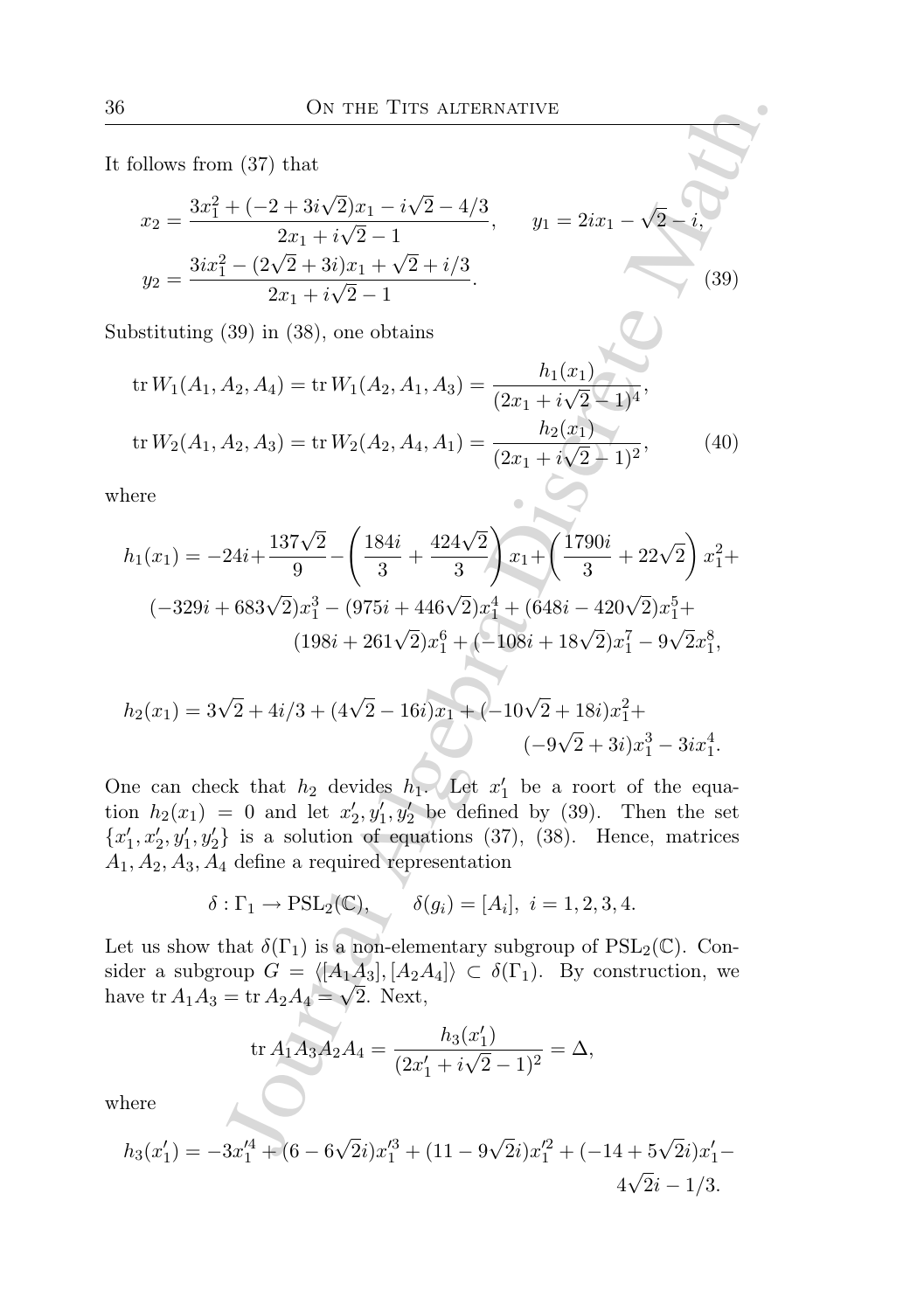Direct computations show that  $\Delta \notin \{0, 1, 2\}$ . By Lemma 6, G is irreducible and infinite (see [17]). Obviously,  $G$  is not a dihedral group. Therefore, G (and consequently  $\Gamma_1$ ) is a non-elementary subgroup of  $PSL_2(\mathbb{C})$ .  $\Box$ 

### 2.2. The case  $l = 6$ , s is even.

Since  $(6, u) = 1$  and bearing in mind Lemma 9, we can assume without loss of generality that

$$
R = ab^{v_1} \dots ab^{v_s},
$$

V. BENASH-KRYVETS, O. BARKOVICH<br>
et computations show that  $\Delta \notin \{0, 1, 2\}$ . By Lemma 6,  $G$  is is<br>
ble and infinite (see [17]). Obviously,  $G$  is not a difficial gre<br>
efore,  $G$  (and consequently  $\Gamma_1$ ) is a non-elemen where  $v_1 \in \{2, 4\}, v_i \in \{1, 5\}$  for  $i = 2, ..., s$ . Moreover, we can assume that  $v_1 = 2$  applying otherwise to the word R an automorphism  $b \mapsto b^{-1}$ of a cyclic group  $\langle b; b^2 = 1 \rangle$ . Thus,  $M_R = \prod_{i=1}^8 P_{v_i-1}(2 \cos \frac{\pi}{6}) = \sqrt{3}$  since 6  $P_0 = 1, P_4(2\cos{\frac{\pi}{6}}) = \frac{2\sin(5\pi/6)}{2\sin(\pi/6)} = 1, \text{ and } P_1(2\cos{\frac{\pi}{6}}) = 2\cos(\frac{\pi}{6}) = \sqrt{3}.$ Taking into account Lemma 8, we shall assume that

$$
f_R(z) = \sqrt{3}z^s.
$$

Further, the equations (19) have the form

$$
f_{11} + f_{12} + f_{15} = l_1, \t f_{15} + f_{25} + f_{55} = l_5, \t f_{12} + f_{52} = 1, f_{11} + f_{21} + f_{51} = l_1, \t f_{51} + f_{52} + f_{55} = l_5, \t f_{21} + f_{25} = 1, \t (41) l_1 + l_5 = s - 1.
$$

It follows from  $(41)$  that  $\bigcirc$ 

$$
f_{11} = l_1 - f_{12} - f_{15}, \t f_{55} = s - l_1 - 2 - f_{15} + f_{21}, \t f_{25} = 1 - f_{21}, f_{51} = f_{12} + f_{15} - f_{21}, \t f_{52} = s - l_1 - 1, \t f_{52} = 1 - f_{12}.
$$
(42)

Consider a representation  $\rho : F_2 \to \text{PSL}_2(\mathbb{C}), \ \rho(g) = A, \ \rho(h) = B_1,$ where  $A$  and  $B_1$  are defined by (10). Then we have

$$
f_1(x) = \text{tr } R(A, B_1) = \sqrt{3}(x - 1)^s. \tag{43}
$$

Bearing in mind Lemma 10 and (42), we obtain that the coefficient by  $x^{s-2}$  of the polynomial  $f_1(x)$  is equal to

$$
a_2 = \sqrt{3} \left( \frac{1}{2} s^2 + \frac{1}{2} s + 2 - 2f_{21} + f_{12} + 3f_{15} \right). \tag{44}
$$

On the other hand,  $a_2 = \sqrt{3}s(s-1)/2$ . Thus, we obtain

$$
s + 2f_{21} - f_{12} - 3f_{15} - 2 = 0.
$$
 (45)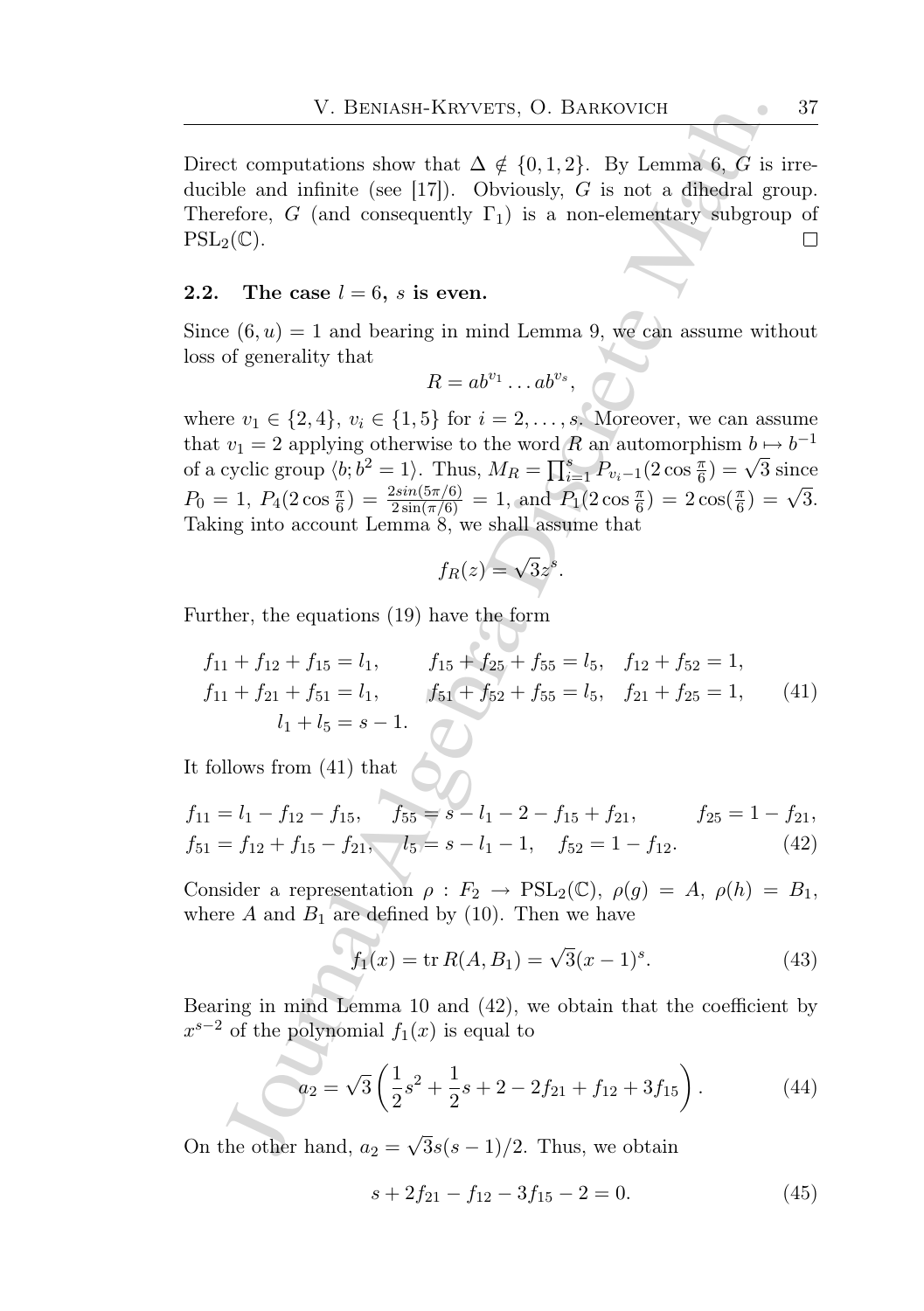Now, consider an epimorphic image  $\Gamma_1$  of the group  $\Gamma$ :

$$
\Gamma_1 = \langle c, d; c^2 = d^3 = R^2(c, d) = 1 \rangle,
$$

ON THE TITS ALTERVATIVE<br>
ider an epimorphic image  $\Gamma_1$  of the group  $\Gamma$ :<br>  $\Gamma_1 = \langle c, d; c^2 = d^3 = R^2(c, d) = 1 \rangle$ ,<br>  $= cT^{\alpha_1} \dots cT^{\alpha_p}$ . We can write the word  $R(c, d)$  from the<br>  $\langle c; c^2 = 1 \rangle * \langle d; d^3 = 1 \rangle$  in the form  $R_1(c,$ where  $R(c, d) = cd^{v_1} \dots cd^{v_s}$ . We can write the word  $R(c, d)$  from the free product  $\langle c; c^2 = 1 \rangle * \langle d; d^3 = 1 \rangle$  in the form  $R_1(c, d) = cd^{u_1} \dots cd^{u_s}$ , where  $u_i =$  $\int 1$ , if  $v_i = 1$ , 2, if  $v_i = 5$  or  $v_i = 2$ . Let  $U = \sum_{i=1}^{s} u_i$ . Since  $(V, 6) = 1$ , we have  $(U, 3) = 1$ . Set

$$
P(z) = Q_{R_1}(0,1,z),
$$

where  $Q_{R_1}$  is a Fricke polynomial of  $R_1$ . Since the polynomial  $P(z)$  has integer coefficients and bearing in mind Lemma 11, we can assume that  $P(z)$  has the form

$$
P(z) = \sqrt{3}z^{\alpha_1}(z^2 - 1)^{\alpha_2}(z^2 - 2)^{\alpha_3}(z^2 - z - 1)^{\alpha_4}(z^2 + z - 1)^{\alpha_5}(z^2 - 3)^{\alpha_6}.
$$
 (46)

Consider a representation  $\delta : F_2 \to SL_2(\mathbb{C}), g \mapsto A, h \mapsto B_2$ . We have tr  $A = 0$ , tr  $B_2 = 1$ , tr  $AB_2 = x - \sqrt{3}$ . Consequently,

$$
P_1(x) = Q_{R_1}(0, 1, z)(\delta) = P(x - \sqrt{3}) = (x - \sqrt{3})^{\alpha_1}(x^2 - 2\sqrt{3}x + 2)^{\alpha_2}
$$

$$
\cdot (x^2 - 2\sqrt{3}x + 1)^{\alpha_3}(x^2 - (2\sqrt{3} + 1)x + 2 + \sqrt{3})^{\alpha_4}
$$

$$
\cdot (x^2 - (2\sqrt{3} - 1)x + 2 - \sqrt{3})^{\alpha_5}(x - 2\sqrt{3})^{\alpha_6}x^{\alpha_6} = \text{tr } R_1(A, B_2). \tag{47}
$$

The constant term of the polynomial  $tr R_1(A, B_2)$  is equal to

$$
\varepsilon^{3s+2U} + \varepsilon^{-3s-2U} = 2\sin(\frac{3s+2U}{6}\pi) = \pm 1
$$

since s is even and  $(U, 3) = 1$ . Comparing constant terms in (47), we obtain  $\alpha_6 = 0$  and

$$
(-\sqrt{3})^{\alpha_1} 2^{\alpha_2} (2+\sqrt{3})^{\alpha_4} (2-\sqrt{3})^{\alpha_5} = \pm 1.
$$
 (48)

It follows from (48) that  $\alpha_1 = \alpha_2 = 0$ ,  $\alpha_4 = \alpha_5$ . Thus, the polynomial  $P_1(x)$  has the form:

$$
P_1(x) = (x^2 - 2\sqrt{3}x + 1)^{\alpha_3}(x^4 - 4\sqrt{3}x^3 + 15x^2 - 6\sqrt{3}x + 1)^{\alpha_4}.
$$
 (49)

In particular,

$$
2\alpha_3 + 4\alpha_4 = s. \tag{50}
$$

By (49), the coefficient of  $P_1(x)$  by  $x^{s-2}$  is equal to

$$
a_2 = \frac{3}{2}s^2 - \frac{5}{2}s + \alpha_4. \tag{51}
$$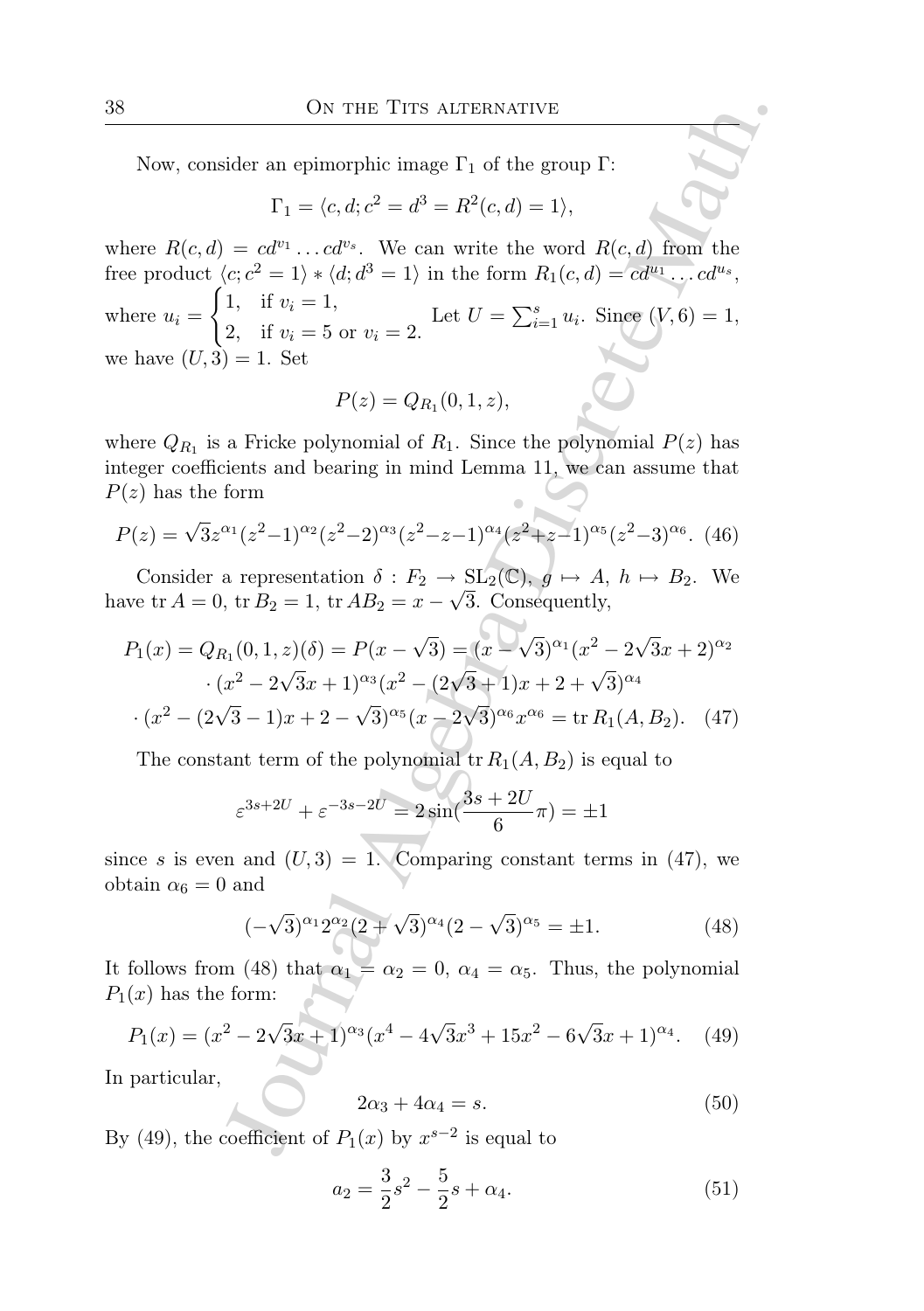On the other hand, we have by Lemma 10

$$
a_2 = f'_{11}(l'_1 - 2 + l'_2\varepsilon^{-2}) + f'_{12}(l'_1 - 1 + (l'_2 - 1)\varepsilon^{-2}) + f'_{21}((l'_1 - 1)\varepsilon^2 + l'_2 - 1) +
$$
  

$$
f'_{22}(l'_1\varepsilon^2 + l'_2 - 2) + \frac{l'_1(l'_1 - 1)}{2} + \frac{l'_2(l'_2 - 1)}{2} + 2l'_1l'_2, \quad (52)
$$

where  $f'_{11} = f_{11}$ ,  $f'_{12} = f_{15} + f_{12}$ ,  $f'_{21} = f_{51} + f_{21}$ ,  $f'_{22} = f_{55} + f_{25}$ ,  $l'_{1} = l_{1}$ ,  $l'_2 = l_5 + 1$ . It follows from (52) that

$$
a_2 = \frac{3}{2}s^2 - \frac{5}{2}s + f_{12} + f_{15}.\tag{53}
$$

We obtain from (51), (53) that

$$
f_{12} + f_{15} - \alpha_4 = 0. \tag{54}
$$

Now, equations  $(45)$ ,  $(50)$ ,  $(54)$  implies that

$$
f_{21} = 1 - \alpha_3 - \frac{1}{2} f_{15} - \frac{3}{2} f_{12}.
$$
 (55)

Since  $f_{21} \geq 0$ , it follows from (55) that there exist only three possibilities.

1.  $a_3 = 1$ ,  $f_{15} = f_{12} = 0$ . Then  $a_4 = 0$  and  $s = 2$  which is a tradiction contradiction.

2.  $a_3 = 0$ ,  $f_{15} = f_{12} = 0$ . Hence,  $a_4 = 0$  and  $s = 0$ . This is a tradiction contradiction.

V. BENASH-KRYVETS, O. BARKOVICH<br>
he other hand, we have by Lemma 10<br>  $=f'_{11}(t'_1-2+t'_2e^{-2})+f'_{12}(t'_1-1+(t'_2-1)e^{-2})+f'_{21}(t'_1-1)e^{2}+t'_2-$ <br>  $f'_{22}(t'_1e^{2}+t'_2-2)+\frac{F_1(t'_1-1)}{2}+ \frac{F_2(t'_2-1)}{2}+2t'_1t'_2,$ <br>  $vP_{11}'=f_{11}, f'_{12}=f_{13$ 3.  $a_3 = 0$ ,  $f_{15} = 2$ ,  $f_{12} = f_{21} = 0$ , so that  $a_4 = 2$  and  $s = 8$ . Direct computations show that there are no words  $R(a, b)$  under our conditions such that  $f_R(z) = \sqrt{3}z^8$ . Thus Theorem 1 is proved in the case  $l = 6$  and s is even.

## 2.3. The case  $l > 6$

Let  $\Gamma$  be a group defined by (8). Taking into account Lemma 9, we can assume that 6 do not divide  $v_i$  for any i. Let us consider the epimorphic image  $\Gamma_1$  of  $\Gamma$ :

$$
\Gamma_1 = \langle c, d; c^2 = d^6 = R^2(c, d) = 1 \rangle,
$$

where  $R(c, d) = cd^{v_1} \dots cd^{v_s}$ . Since  $6 \nmid v_i$  for any i, the word  $R(c, d)$ from the free product  $\langle c; c^2 = 1 \rangle * \langle d; d^6 = 1 \rangle$  can be written in the form  $R(c, d) = cd^{u_1} \dots cd^{u_s}$  with  $0 < u_i < 6$  and  $u_i \equiv u \pmod{6}$ . We have already proved that  $\Gamma_1$  contains a non-abelian free subgroup. Theorem 1 is proved.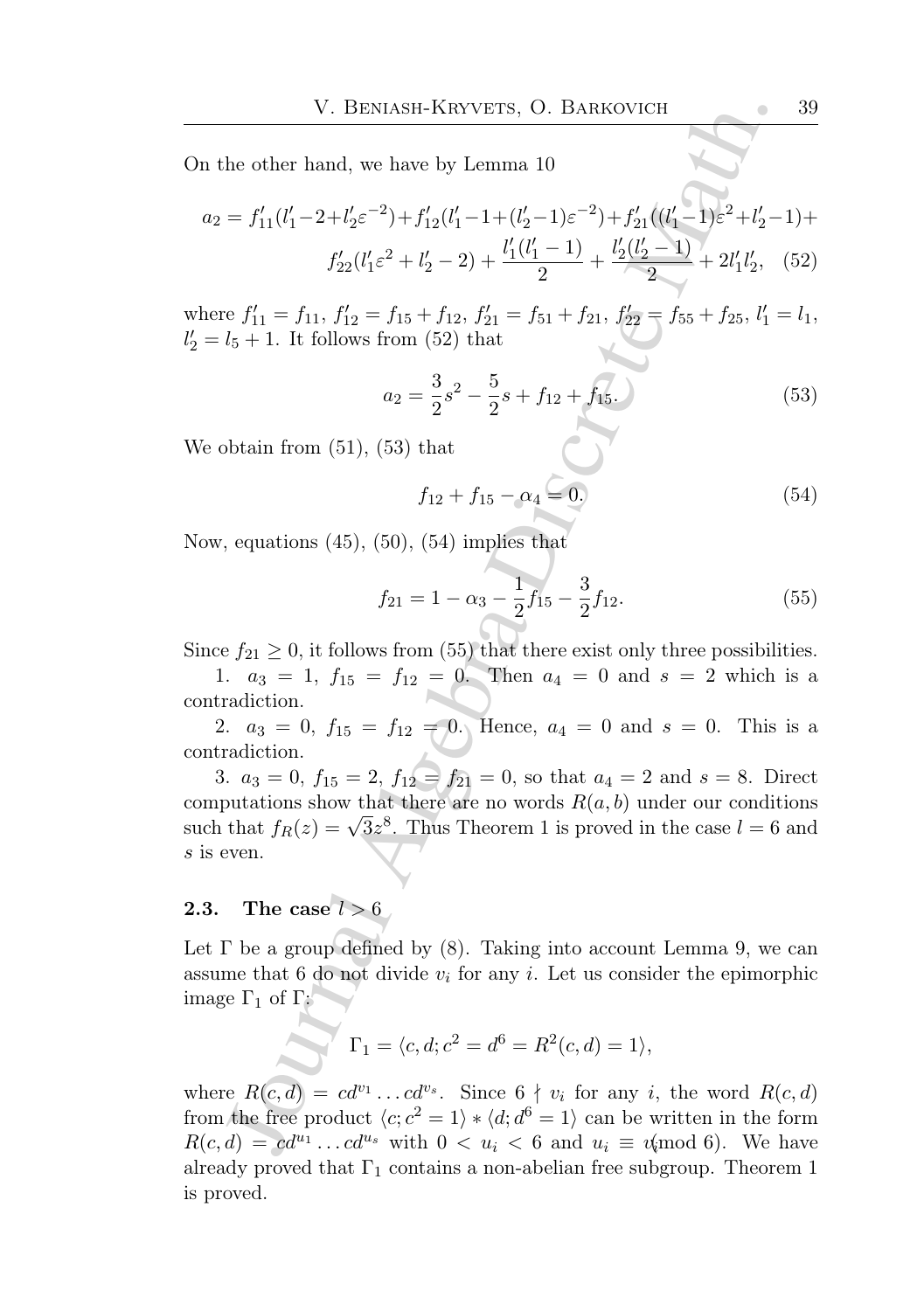### 3. Proof of Theorem 2

#### 3.1. The case V is even.

Let us consider an epimorphism

$$
\varphi : \Gamma \to \langle c; c^2 = 1 \rangle, \quad \varphi(a) = 1, \varphi(b) = c.
$$

Since  $\varphi(R(a, b)) = 1$ , we obtain using Reidemeister–Schreier rewriting process that ker  $\varphi$  has a representation of the form

$$
\ker \varphi = \langle g_1, g_2, g_3; g_1^3 = g_2^3 = g_3^2 = R_1^2(g_1, g_2, g_3) = R_2^2(g_1, g_2, g_3) = 1 \rangle,
$$

where  $R_1$  and  $R_2$  is a rewriting of R. Let  $F_3 = \langle g, h, t \rangle$  be a free group and  $X(F_3)$  be the corresponding character variety. Consider a subvariety  $W \subset X(F_3)$  defined by equations

$$
\tau_g = \tau_h = 1, \quad \tau_t = \tau_{R_1(g,h,t)} = \tau_{R_2(g,h,t)} = 0.
$$

ON THE TITS ALTERNATIVE<br>
of Theorem 2<br>
se V is even.<br>
er an epimorphism<br>  $\varphi : \Gamma \rightarrow \langle e; c^2 - 1 \rangle$ ,  $\varphi(a) - 1, \varphi(b) - c$ .<br>
(b)) = 1, we obtain using Reidemeister Schreier rewriting<br>
erg has a representation of the form<br>  $g_2, g$ It is easy to see that  $W \neq \emptyset$ . Indeed, by [1] for any generalized triangle group  $T(n, m, l, R)$  there exists a special representation  $\rho$  of  $T(n, m, l, R)$ into  $PSL_2(\mathbb{C})$ , that is, a representation such that elements  $\rho(a), \rho(b)$  and  $\rho(R)$  have orders n, m, l respectively. Let  $\rho$  be a special representation of  $\Gamma$  into  $PSL_2(\mathbb{C})$  and  $\rho(g_1) = [A], \rho(g_2) = [B], \rho(g_3) = [C]$ . We can choose matrices A, B such that  ${\rm tr} A = {\rm tr} B = 1$ . Then we shall have  $\pi(A, B, C) \in W$ , where  $\pi$  is defined by (3), so that  $W \neq \emptyset$ .

Let  $W_1, \ldots, W_r$  be irreducible components of W. Since dim  $X(F_3)$  = 6 and the subvariety  $\varnothing \neq W \subset X(F_3)$  is defined by five equations, for any component  $W_i$  we must have dim  $W_i \geq 1$ .

Lemma 13.  $U_i = W_i \cap X^s(F_3) \neq \emptyset$ .

*Proof.* Suppose that  $U_i = \emptyset$  for some i. Then for any point  $\rho =$  $(A, B, C) \in \pi^{-1}(W_i)$  a group  $\langle A, B, C \rangle$  is reducible. Without loss of generality we may assume that  $A, B, C$  are upper triangular matrices. Since A, B, C have finite orders, for any  $S \in F_3$  the trace tr  $S(A, B, C) = \tau_S(\rho)$ can take only finite set of values, when  $\rho \in \pi^{-1}(W_i)$ . Hence, dim  $W_i = 0$ which is a contradiction.

Let  $\alpha_i : W_1 \to \mathbb{A}^1$  be a projection to the *i*-th coordinate. Since  $\dim W_i \geq 1$ , there exists i such that  $\alpha_i$  is dominant. Let, for example, the projection  $\alpha$  on the coordinate  $\tau_{gh}$  is dominant, so that  $\alpha(U_1)$  is dense in  $\mathbb{A}^1$  in Zarisski topology. Hence, we can choose a transcendental number  $\beta \in \mathbb{C}$  such that  $\beta \in \alpha(U_1)$ . Let  $u \in \alpha^{-1}(\beta) \cap U_1$  and  $(A, B, C) \in \pi^{-1}(u)$ . By construction, we have  $tr A = tr B = 1$ ,  $tr C = tr R_1(A, B, C)$  ${\rm tr} R_2(A, B, C) = 0.$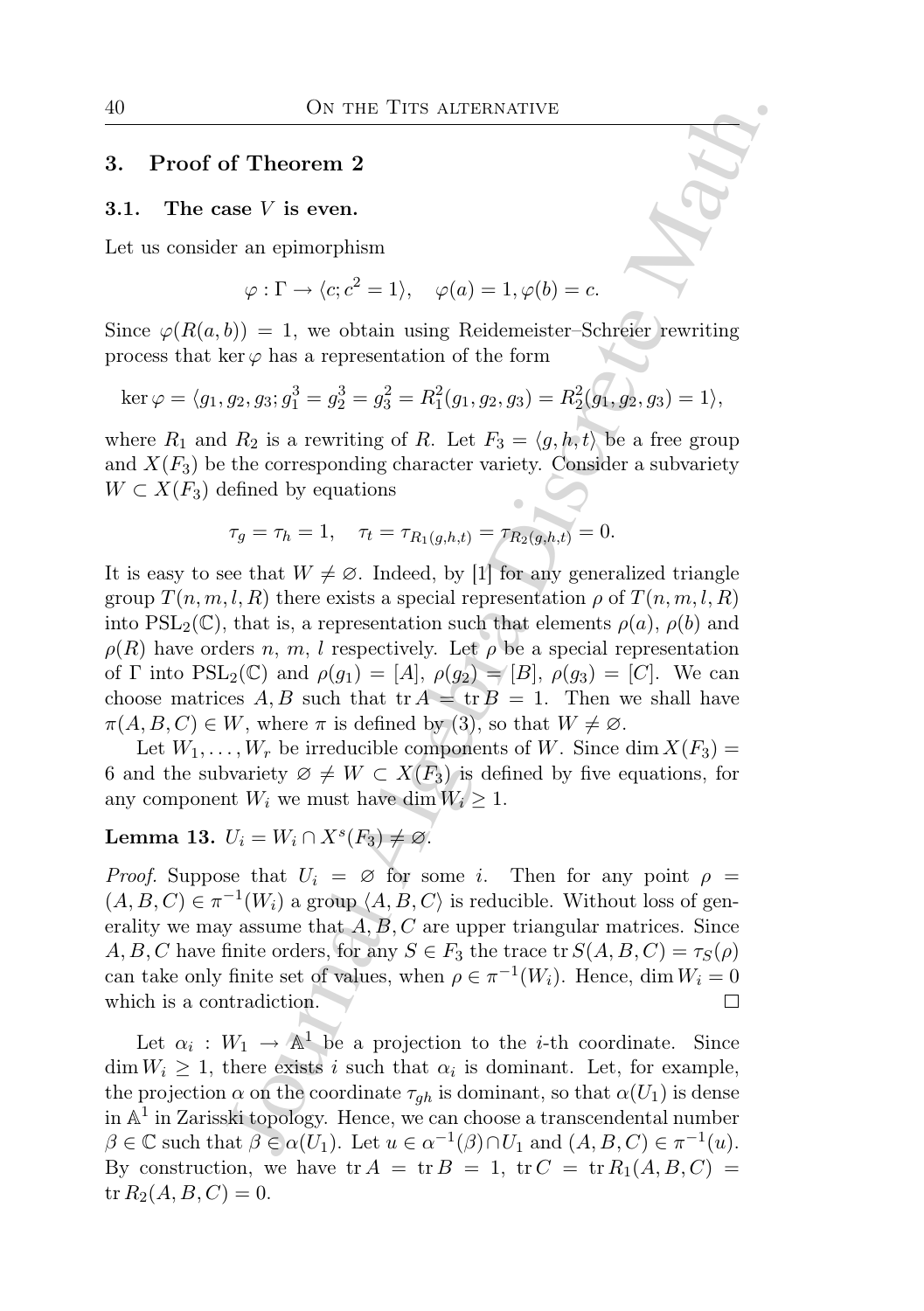V. BENASH-KRYVETS, O. BARKOVICH<br>
Let  $G = ([A],[B],[C])$ . Let us show that  $G$  is a mon-element<br>
roup of PSL<sub>S</sub>(C). First,  $G$  is irreducible by construction. Second<br>
Finite since tr $AB = \beta$  is a transcendental number, so that a ma Let  $G = \langle [A], [B], [C] \rangle$ . Let us show that G is a non-elementary subgroup of  $PSL_2(\mathbb{C})$ . First, G is irreducible by construction. Second, G is infinite since  $\text{tr } AB = \beta$  is a transcendental number, so that a matrix AB has infinite order. Third, G is not a dihedral group since  $[A]$  has order 3.

Next, we have by construction

$$
[A]^3 = [B]^3 = [C]^2 = R_1^2([A], [B], [C]) = R_2^2([A], [B], [C]) = 1.
$$

Hence, G is an epimorphic image of ker  $\varphi$ . Thus, ker  $\varphi$  contains a nonabelian free subgroup as required.

### 3.2. The case  $s$  is even.

Without loss of generality we can assume that  $V$  is odd. Set

$$
f_R(z) = Q_R(1, \sqrt{2}, z),
$$

where  $Q_R$  is the Fricke polynomial of the word  $R = g^{u_1}h^{v_1} \dots g^{u_s}h^{v_s} \in F_2$ . The leading coefficient of  $F_R(z)$  is equal to

$$
M_s = \prod_{i=1}^s P_{u_i-1}(1) P_{v_i-1}(\sqrt{2}) = (\sqrt{2})^t,
$$

where t is a number of i such that  $v_i = 2$ .

**Lemma 14.** Let us suppose that the polynomial  $f_R(z)$  has a root  $z_0 \notin$  $\{0, \sqrt{2}, \frac{\sqrt{2} \pm \sqrt{6}}{2}$  $\frac{\pm \sqrt{6}}{2}$ . Then  $\Gamma$  contains a non-abelian free subgroup.

Lemma 14 can be proved in the same way as Lemma 8.

Bearing in mind Lemma 14, we may assume that the polynomial  $f_R(z)$ has the form

$$
f_R(z) = M_s z^{a_1} (z - \sqrt{2})^{a_2} (z - \frac{\sqrt{2} + \sqrt{6}}{2})^{a_3} (z - \frac{\sqrt{2} - \sqrt{6}}{2})^{a_4}.
$$
 (56)

Let  $\varepsilon$  be a primitive root of unity of degree 24,  $F_2 = \langle g, h \rangle$  be a free group. Consider a representation  $\rho : F_2 \to SL_2(\mathbb{C})$  defined by

$$
\rho(g) = A = \begin{pmatrix} \varepsilon^4 & 0 \\ 1 & \varepsilon^{-4} \end{pmatrix}, \qquad \rho(h) = B = \begin{pmatrix} \varepsilon^3 & x \\ 0 & \varepsilon^{-3} \end{pmatrix}.
$$

Then  $\text{tr } A = 1$ ,  $\text{tr } B = \sqrt{2}$ ,  $\text{tr } AB = x + 2 \cos(\frac{7\pi}{12}) = x - \frac{\sqrt{6}-\sqrt{2}}{2}$  $\frac{-\sqrt{2}}{2}$  and we have from  $(56)$ 

$$
f_1(x) = f_R(z)(\rho) = \text{tr } R(A, B) = f_R(x - \frac{\sqrt{6} - \sqrt{2}}{2}) =
$$
  

$$
(\sqrt{2})^t (x - \frac{\sqrt{6} - \sqrt{2}}{2})^{a_1} (x - \frac{\sqrt{6} + \sqrt{2}}{2})^{a_2} (x - \sqrt{6})^{a_3} x^{a_4}.
$$
 (57)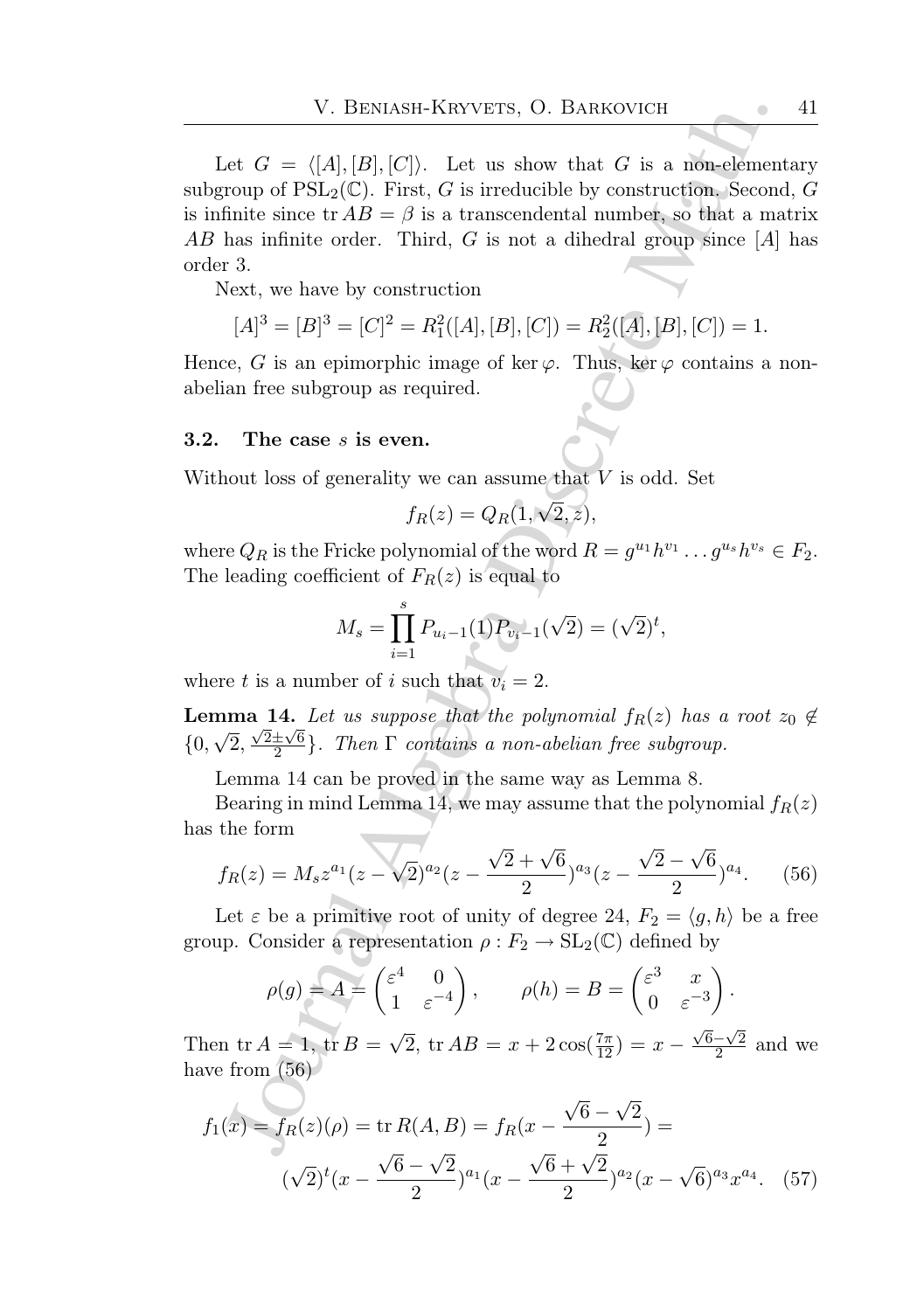The free coefficient of  $tr R(A, B)$  is equal to

$$
\varepsilon^{4U+3V} + \varepsilon^{-4U-3V} = 2\cos(\frac{4U+3V}{12}\pi),\tag{58}
$$

where  $U = \sum_{i=1}^{s} u_i$ . Bearing in mind our assumptions,  $2\cos(\frac{4U+3V}{12}\pi)$ can take only the following values:

$$
\pm (\frac{\sqrt{6}-\sqrt{2}}{2})^{\pm 1}, \pm \sqrt{2}.
$$
 (59)

Then it follows from (57) that  $a_4 = 0$ .

Analogously, considering a representation  $\rho_1 : F_2 \to SL_2(\mathbb{C})$  defined by

$$
\rho(g) = A = \begin{pmatrix} \varepsilon^4 & 0 \\ 1 & \varepsilon^{-4} \end{pmatrix}, \qquad \rho(h) = B_1 = \begin{pmatrix} \varepsilon^{-3} & x \\ 0 & \varepsilon^3 \end{pmatrix},
$$

we obtain  $a_3 = 0$ . Thus,

$$
f_1(x) = (\sqrt{2})^t (x - \frac{\sqrt{6} - \sqrt{2}}{2})^{a_1} (x - \frac{\sqrt{6} + \sqrt{2}}{2})^{a_2},
$$
 (60)

where  $a_1 + a_2 = s$ . Comparing constant terms of  $f_1(x)$  and tr  $R(A, B_1)$ , we obtain from  $(58)$ ,  $(60)$ 

$$
(\sqrt{2})^t (\frac{\sqrt{6}-\sqrt{2}}{2})^{a_1} (\frac{\sqrt{6}+\sqrt{2}}{2})^{a_2} = 2\cos(\frac{4U+3V}{12}\pi). \tag{61}
$$

Since  $\frac{\sqrt{6}-\sqrt{2}}{2}$ 2  $\frac{\sqrt{6}+\sqrt{2}}{2}$  = 1 and s is even, it follows from (61) that  $t = 1$ ,  $2a_1 - s = 0$ , that is,  $a_1 = a_2 = s/2$ . Hence,

$$
2\cos(\frac{4U+3V}{12}\pi) = \sqrt{2}.
$$

Thus, we must have  $U \equiv \pmod{3}$ . But in this case there exists a well defined epimorphism

$$
\lambda : \Gamma \to \langle d; d^3 = 1 \rangle, \quad \lambda(a) = d, \lambda(b) = 1.
$$

Using Reidemeister–Schreier rewriting process, we obtain that ker  $\lambda$  has a representation of the form

ON THE TITS ALTERMATIVE

\nthe free coefficient of tr 
$$
R(A, B)
$$
 is equal to

\n
$$
\varepsilon^{4U+3V} + \varepsilon^{-4U-3V} = 2 \cos(\frac{4U+3V}{12}\pi),
$$
\nwhere  $U = \sum_{i=1}^{s} u_i$ . Bearing in mind our assumptions,  $2 \cos(\frac{4U+3V}{12}\pi)$  that the only the following values:

\n
$$
\pm(\frac{\sqrt{6}-\sqrt{2}}{2})^{\pm 1}, \pm \sqrt{2}.
$$
\nThen it follows from (57) that  $a_4 = 0$ .

\nAnalogously, considering a representation  $\rho_1 : F_2 \rightarrow \text{SL}_2(\mathbb{C})$  defined

\n
$$
\rho(g) = A = \begin{pmatrix} \varepsilon^4 & 0 \\ 1 & \varepsilon^{-4} \end{pmatrix}, \qquad \rho(h) = B_1 = \begin{pmatrix} \varepsilon^{-3} & x \\ 0 & \varepsilon^3 \end{pmatrix},
$$
\nobtain  $a_3 = 0$ . Thus,

\n
$$
f_1(x) = (\sqrt{2})^t (x - \frac{\sqrt{6} - \sqrt{2}}{2})^{a_1} (x - \frac{\sqrt{6} + \sqrt{2}}{2})^{a_2},
$$
\n(60)

\nhere  $a_1 + a_2 = s$ . Comparing constant terms of  $f_1(x)$  and tr  $R(A, B_1)$ , obtain from (58), (60)

\n
$$
(\sqrt{2})^t (\frac{\sqrt{6} - \sqrt{2}}{2})^{a_1} (\frac{\sqrt{6} + \sqrt{2}}{2})^{a_2} = 2 \cos(\frac{4U + 3V}{12}\pi).
$$
\n(61)

\nace  $\frac{\sqrt{6} - \sqrt{2}}{2} \frac{\sqrt{6} + \sqrt{2}}{2} = 1$  and  $s$  is even, if follows from (61) that  $t = 1$ ,  $1 - s = 0$ , that is,  $a_1 = a_2 = s/2$ . Hence,

\n
$$
2 \cos(\frac{
$$

where  $R_1, R_2, R_3$  are rewrites of R. One can check that  $R_j (g_1, g_2, g_3) =$  $g_{i_1}^{p_1}$  $\frac{p_1}{i_1} \dots g_{i_r}^{p_r}$  $\sum_{i=1}^{p_r}$ , where  $\sum_{i=1}^{r} p_i$  is even. By Theorem 1 from [3], ker  $\lambda$  (and consequently Γ) contains a non-abelian free subgroup. Theorem 2 is proved.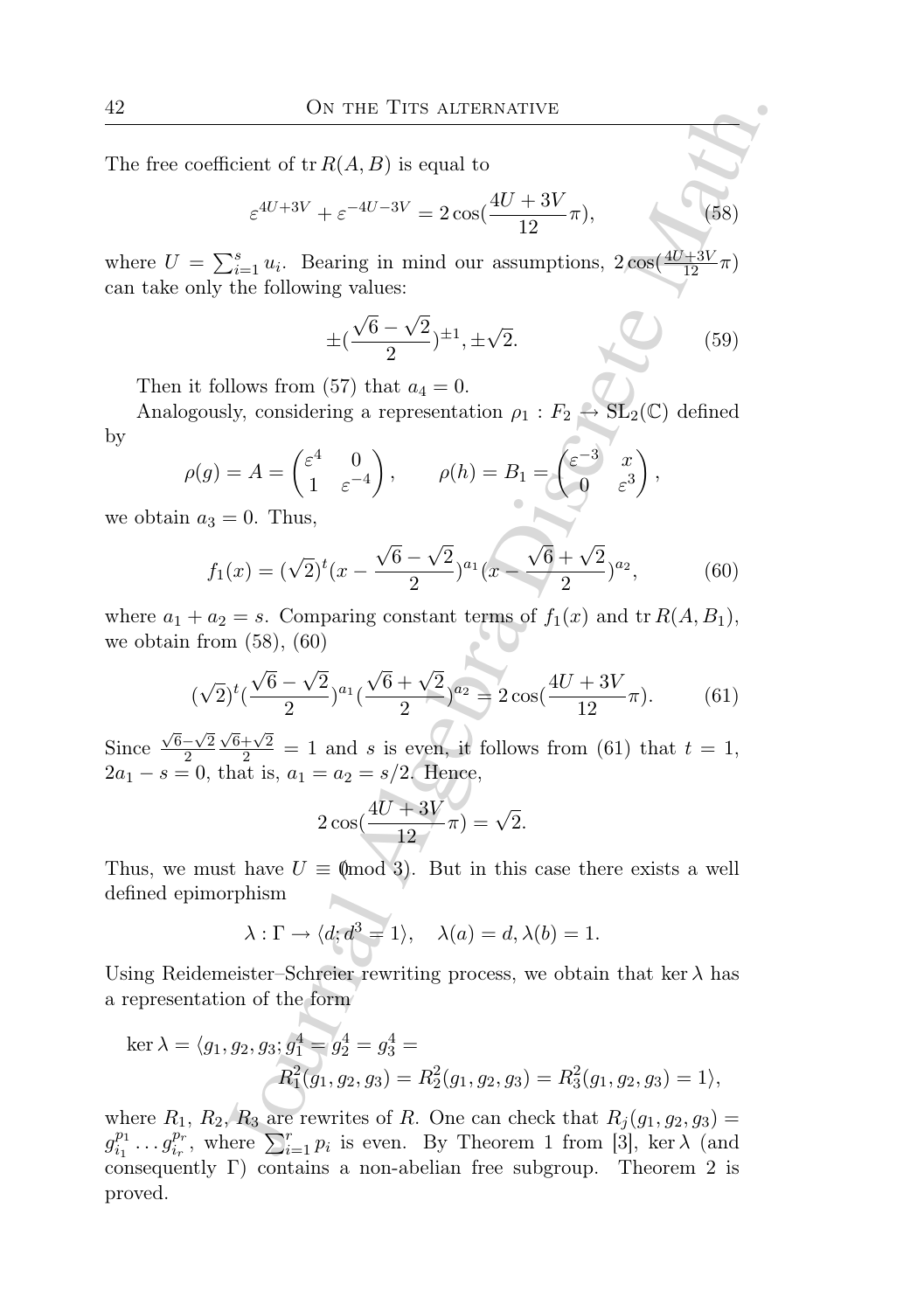#### References

- [1] G. Baumslag, J. W. Morgan, P.B. Shalen, Generalized triangle groups, Math. Proc. Cambridge Philos. Soc., N.102, 1987, pp.25-31.
- [2] V. Beniash-Kryvets, On free subgroups of some generalized triangle groups, Dokl. Akad. Nauk Belarus, N.47:2, 2003, pp.29-32.
- [3] V. Beniash-Kryvets, On the Tits alternative for some finitely generated groups, Dokl. Akad. Nauk Belarus, N.47:3, 2003, pp.14-17.
- [4] M. Culler, P. Shalen, Varieties of group representations and splittings of 3 manifolds, Ann. of Math., N.117, 1983, pp.109-147.
- [5] B. Fine, F. Levin, G. Rosenberger G., Free subgroups and decompositions of onerelator products of cyclics. Part I: the Tits alternative, Arch. Math. N.50, 1988, pp.97-109.
- [6] B. Fine B., G. Rosenberger, Algebraic generalizations of discrete groups. A path to combinatorial group theory through one-relator products, Marcel Dekker, 1999.
- [7] J. Howie, One-relator products of groups, Proceedings of groups St. Andrews, Cambridge University Press, 1985, pp.216-220.
- [8] J. Howie, Free subgroups in groups of small deficiency, J. of Group Theory, N.1, 1998, pp.95-112.
- V. BENIASH-KIRYVETS, O. BARROVICH<br>
References<br>
References<br>
2. Raumalag, J. W. Morgan, P.B. Shalen, *Generalized triangle groups*, V.<br>
2. Denisal-Kryvets, On *five subgramps of some generalized triangle groups*,<br>
2. Denisa [9] F. Levin, G. Rosenberger, On free subgroups of generalized triangle groups, Part II, Proceedings of the Ohio State-Denison Conference on Group Theory, (ed. S. Sehgal et al), World Scientific, 1993, pp.206-222.
- [10] A. Lubotzky, A. Magid, Varieties of representations of finitely generated groups, Memoirs AMS, N.58, 1985, pp.1-116.
- [11] A. Majeed, A.W. Mason, Solvable-by-finite subgroups of GL(2, F), Glasgow Math. J., N.19, 1978, pp.45-48.
- [12] D. Mumford, Geometric invariant theory, Springer-Verlag, 1965.
- [13] G. Rosenberger, On free subgroups of generalized triangle groups, Algebra i Logika, N.28, 1989, pp.227-240.
- [14] K.S. Sibirskij, Algebraic invariants for a set of matrices, Sib. Math. J., N.9:1, 1968, pp.115-124.
- [15] J. Tits, Free subgroups in linear groups, J. Algebra, N.20, 1972, pp.250-270.
- [16] C. Traina, *Trace polynomial for two generated subgroups of*  $SL_2(\mathbb{C})$ , Proc. Amer. Math. Soc., N.79, 1980, pp.369-372.
- [17] E. Vinberg, Y. Kaplinsky, Pseudo-finite generalized triangle groups, Preprint 00- 003, Universität Bielefeld, 2000.

CONTACT INFORMATION

V. Beniash-Kryvets Department of Algebra, Byelorussian State University, 4, F. Skaryny Ave., 220050, Minsk, Belarus  $E$ -*Mail*: benyash@bsu.by